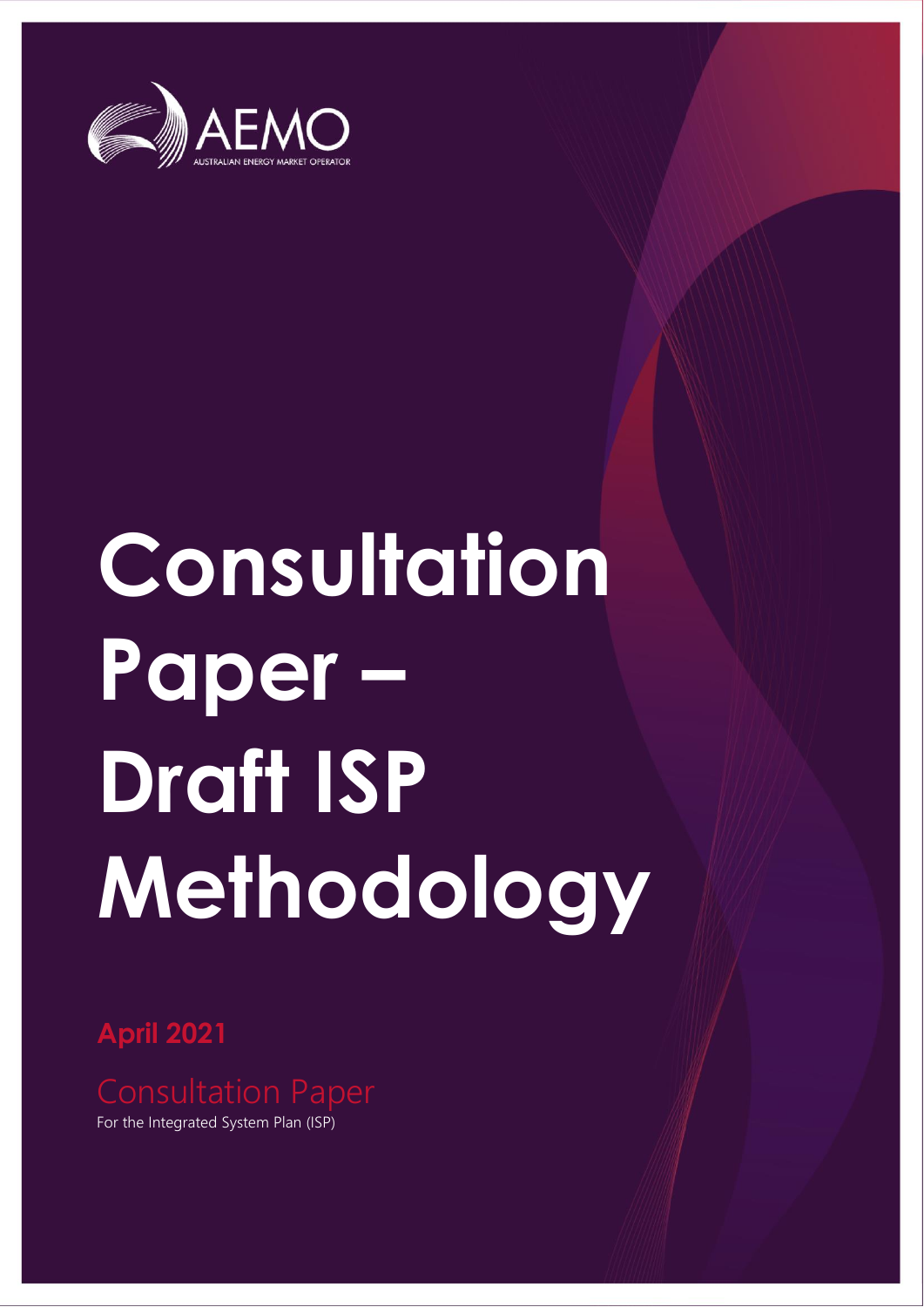### **Important notice**

#### **PURPOSE**

AEMO publishes the Consultation Paper – Draft ISP Methodology pursuant to National Electricity Rules (NER) 5.22.8(d). This report includes key information and context for the methodology used in AEMO's ISP.

#### **DISCLAIMER**

AEMO has made all reasonable efforts to ensure the quality of the information in this publication but cannot guarantee that information, forecasts and assumptions are accurate, complete or appropriate for your circumstances. This publication does not include all of the information that an investor, participant or potential participant in the National Electricity Market (NEM) might require, and does not amount to a recommendation of any investment.

Anyone proposing to use the information in this publication (which includes information and forecasts from third parties) should independently verify its accuracy, completeness and suitability for purpose, and obtain independent and specific advice from appropriate experts. Accordingly, to the maximum extent permitted by law, AEMO and its officers, employees and consultants involved in the preparation of this document:

- make no representation or warranty, express or implied, as to the currency, accuracy, reliability or completeness of the information in this document; and
- are not liable (whether by reason of negligence or otherwise) for any statements or representations in this document, or any omissions from it, or for any use or reliance on the information in it.

#### **VERSION CONTROL**

| <b>Version</b> | <b>Release date</b> | <b>Changes</b>  |
|----------------|---------------------|-----------------|
| 1.0            | 30/4/2021           | Initial Release |

© 2021 Australian Energy Market Operator Limited. The material in this publication may be used in accordance with the copyright [permissions](http://aemo.com.au/Privacy_and_Legal_Notices/Copyright_Permissions_Notice) on AEMO's website.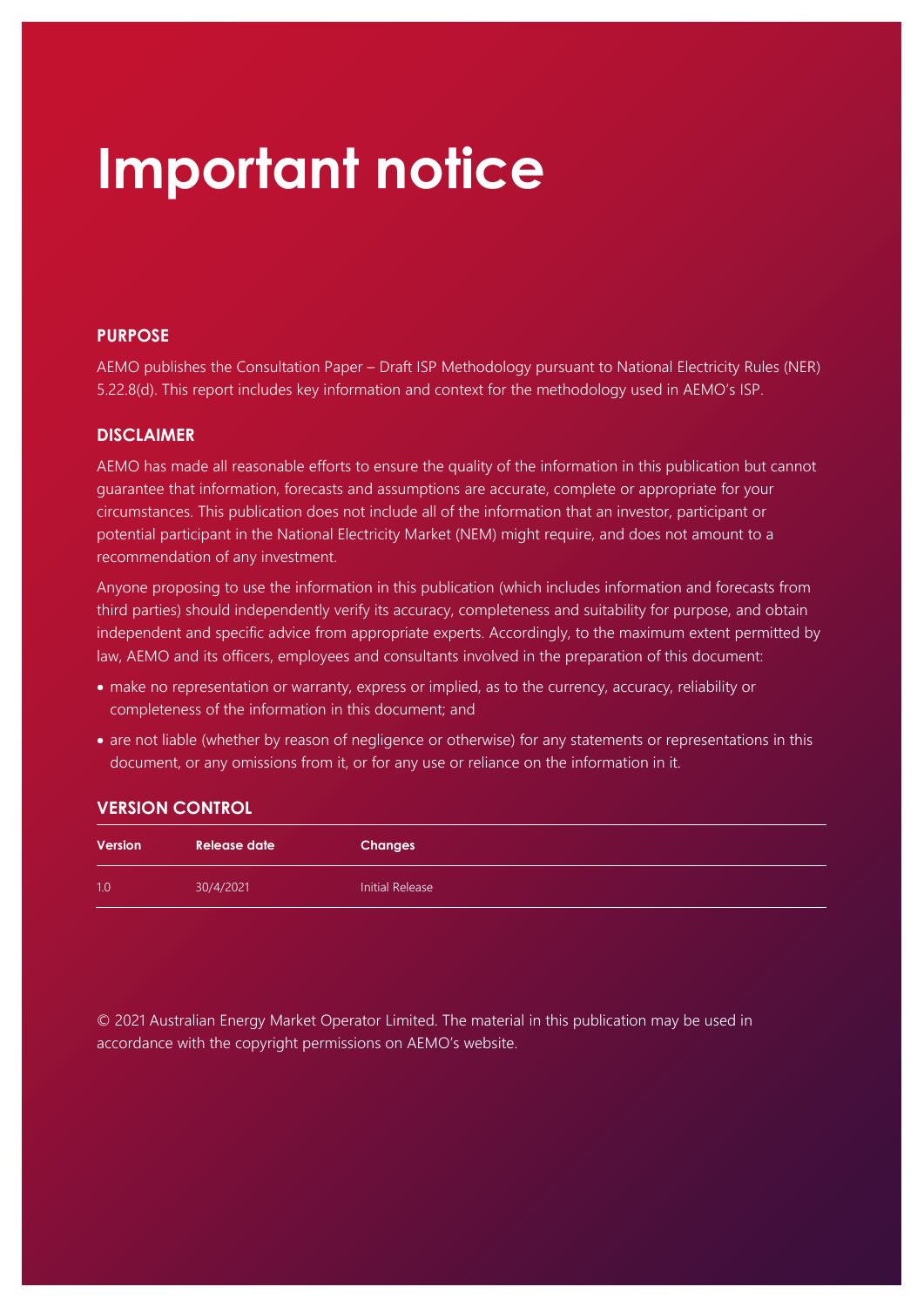### **Contents**

| 1.                   | Introduction                                     | 4  |
|----------------------|--------------------------------------------------|----|
| 1.1                  | Purpose of consultation on Draft ISP methodology | 5  |
| 1.2                  | Broader ISP processes and consultation           | 5  |
| 2.                   | <b>Summary of feedback</b>                       | 9  |
| 2.1                  | Summary of key themes                            | 10 |
| 2.2                  | Themes from the Draft ISP Methodology webinar    | 14 |
| 3.                   | <b>Discussion of submissions</b>                 | 16 |
| 3.1                  | Capacity outlook modelling                       | 16 |
| 3.2                  | Time-sequential model                            | 24 |
| 3.3                  | Gas Supply Model                                 | 24 |
| 3.4                  | <b>Engineering Assessment</b>                    | 24 |
| 3.5                  | Cost benefit analysis                            | 27 |
| <b>Abbreviations</b> |                                                  | 35 |

### **Tables**

| Table 1 | Related methodologies and procedures                               |    |
|---------|--------------------------------------------------------------------|----|
| Table 2 | List of stakeholders who provided formal feedback to the Draft ISP |    |
| Table 3 | Summary of key themes – modelling approach                         | 10 |

### **Figures**

| Figure 1 | Timeline for ISP Methodology process                                                                                                                    | $\overline{4}$ |
|----------|---------------------------------------------------------------------------------------------------------------------------------------------------------|----------------|
| Figure 2 | Parallel ISP consultations                                                                                                                              | 6              |
| Figure 3 | Navigating the ISP process                                                                                                                              | 7              |
| Figure 4 | Topics of interest                                                                                                                                      | 10             |
| Figure 5 | Accounting for investments with differing project lives - annuitisation versus residual<br>value (three project example) of the capital investment cost | 29             |
| Figure 6 | Accounting for investments – technical life versus shortened modelling period                                                                           | 29             |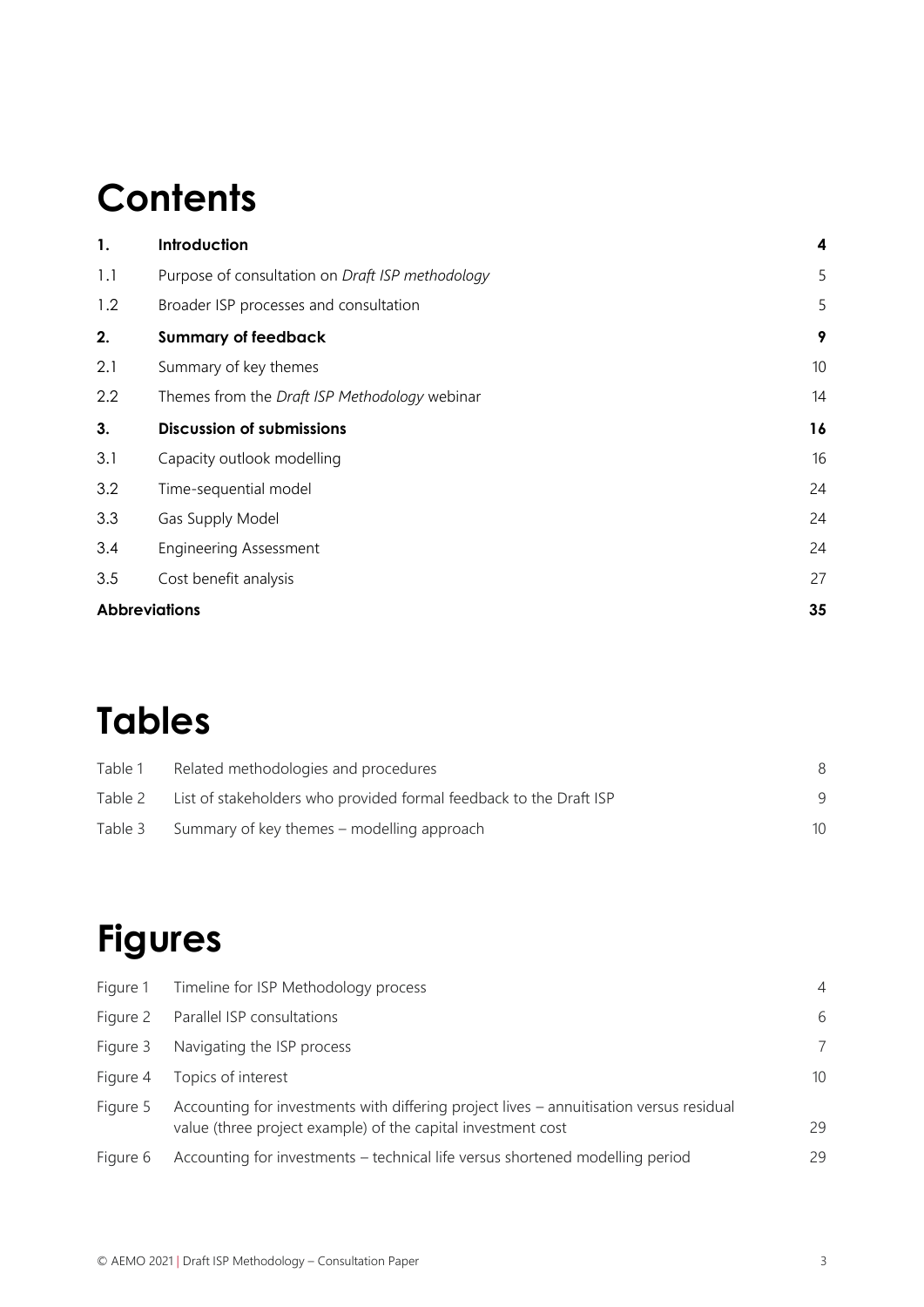## <span id="page-3-0"></span>**1. Introduction**

The *Integrated System Plan* (ISP) is a whole-of-system plan that provides an integrated roadmap for the efficient development of the National Electricity Market (NEM) over the next 20 years.

AEMO considers that leveraging expertise from across the industry is pivotal to the development of a robust plan that supports the long-term interests of energy consumers. AEMO is committed to facilitating a stakeholder engagement process that ensures a collaborative approach to developing the 2022 ISP.

AEMO has also addressed the requirements of the Australian Energy Regulator's (AER's) Forecasting Best Practice Guidelines and the Cost Benefit Analysis Guidelines (CBA Guidelines) in the development of the ISP Methodology. These requirements include:

- Providing a transparent process.
- Supporting and working with stakeholders in their understanding of AEMO's methodologies.
- Providing additional information to complement the formal documentation.

An initial Issues Paper was the first part of this process in February 2021. Following written submissions received, and a workshop/webinar hosted on 1 April, AEMO is publishing the *Draft ISP Methodology* (in addition to this document), marking the beginning of the second part of this two-stage process (see [Figure 1](#page-3-1) for more information).

#### **Notice of Consultation: Invitation for written submissions on** *Draft ISP Methodology*

All stakeholders are invited to provide a written submission to any matters discussed within the *Draft ISP Methodology*. Submissions need not address all areas discussed.

**Submissions should be sent via email to [ISP@aemo.com.au](mailto:ISP@aemo.com.au) and are required to be submitted by Friday 28 May 2021.** All submissions should be provided in PDF format. Please identify any parts of your submission that you wish to remain confidential and explain why.

AEMO requests that, where possible, submissions should provide evidence and information to support any views or claims that are put forward.

The accompanying *Draft ISP Methodology* commences the second stage of the process in the development of the ISP methodology, shown in [Figure 1](#page-3-1) below. Subsequent stages are summarised as next steps, below the figure.



#### <span id="page-3-1"></span>**Figure 1 Timeline for ISP Methodology process**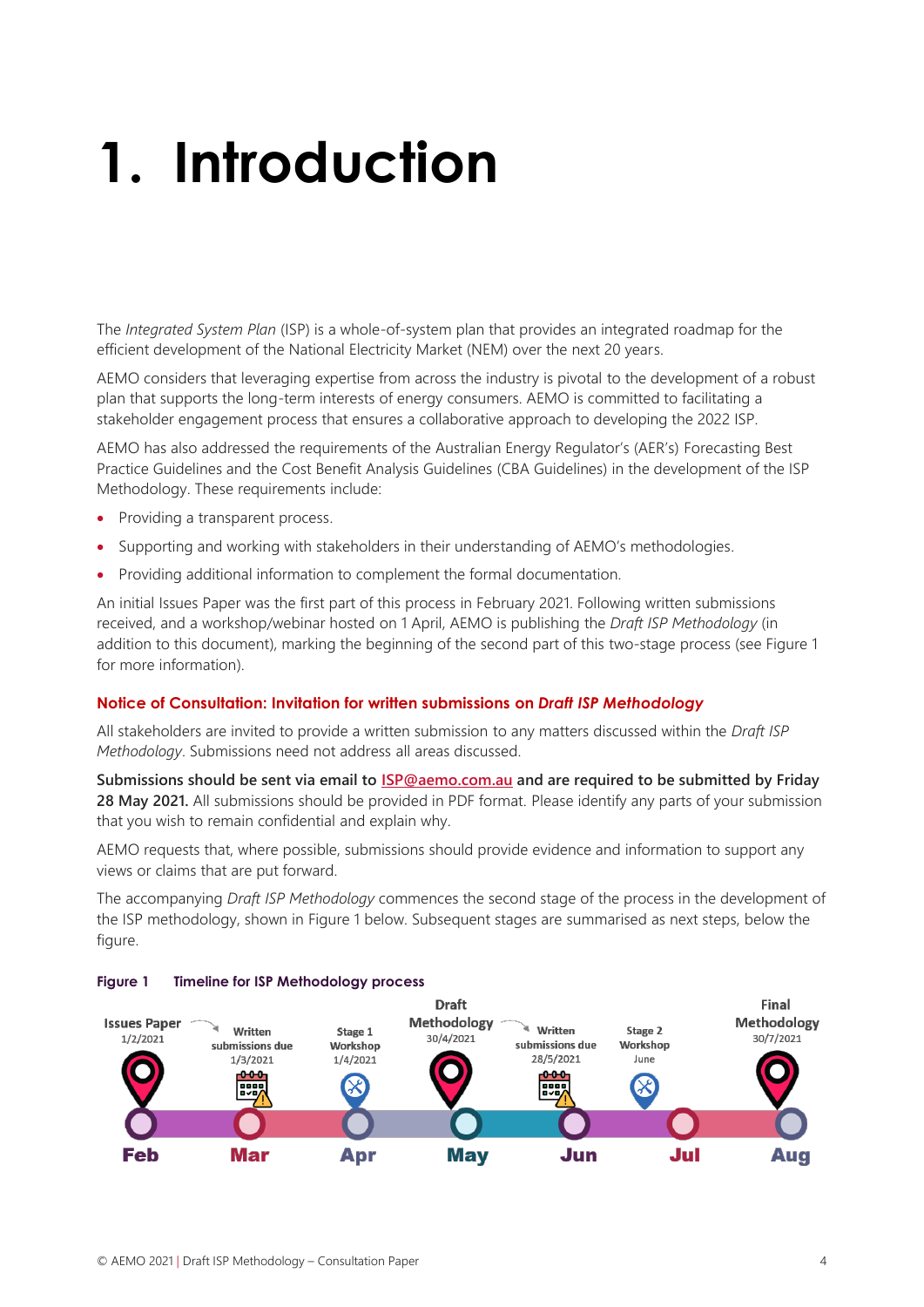#### **Next steps**

AEMO will undertake a review of submissions received on the *Draft ISP Methodology* in June and July 2021, and will hold a workshop or webinar in June 2021 to provide further opportunity for stakeholders to provide views on the *Draft ISP Methodology*. Written submissions to the *Draft ISP Methodology* will inform the scope and approach to engagement in this workshop or webinar.

The *Final ISP Methodology* will be published on 30 July 2021 and will take into account views from all submissions received as part of the two-stage consultation process.

#### <span id="page-4-0"></span>1.1 Purpose of consultation on *Draft ISP methodology*

The consultation process on the *Draft ISP Methodology* aims to provide stakeholders with a full and transparent explanation of the methodologies AEMO proposes to use in the 2022 ISP. By engaging on the proposed methodologies to be used, AEMO is ensuring stakeholders have the opportunity to provide their views on the proposed approach and help shape the final methodologies.

AEMO has published the *Draft ISP Methodology*, which accompanies this consultation paper and sets out the proposed methodologies for:

- **Modelling** the proposed methodologies for the capacity outlook models, time-sequential model, gas supply model, and engineering assessment.
- **Cost benefit analysis** (CBA) an overview of AEMO's proposed approach to applying the steps outlined in Section 3.3 of the AER's CBA Guidelines. This section also:
	- Differentiates between scenarios and sensitivities and outlines how each is treated differently in helping inform the determination of the Optimal Development Path (ODP).
	- Discusses the proposed approach to take-one-out-at-a-time (TOOT) analysis, which AEMO is considering to apply to form part of the approach to undertaking CBA.
	- Outlines how AEMO proposes to determine weights for scenarios

The combination of the processes described above leads to the determination of the ODP that optimises benefits to consumers and has a positive net benefit in the most likely scenario.

#### <span id="page-4-1"></span>1.2 Broader ISP processes and consultation

#### **2022 ISP publications to date**

The *Draft ISP Methodology* is the fourth major publication in the process to develop the 2022 ISP. AEMO has previously published:

- The *2022 ISP Timetable* in October 2020, providing a high-level overview of the key milestones related to the 2022 ISP, and allowing stakeholders to understand and engage in the ISP consultation process.
- The *Draft Inputs, Assumptions and Scenarios Report* **(IASR)** in December 2020, proposing the scenarios to be used, as well as detailing current inputs and assumptions in relation to a variety of considerations for use in the 2022 ISP, including the approach for updating current assumptions for use in the proposed scenarios. Before the draft IASR was published, multiple stakeholder engagements had taken place to inform the content, including workshops and webinars. The publication of the draft IASR began a consultation process with stakeholders, which is currently in progress, on these scenarios and their inputs.
- The *ISP Methodology Issues Paper* in February 2021, which provided an overview of existing methodologies (used in the 2020 ISP), and information on where these are discussed elsewhere (if applicable), in addition to areas where AEMO is looking to enhance existing methodologies (used in the 2020 ISP) or introduce new methodologies to keep pace with emerging industry developments or align with the CBA.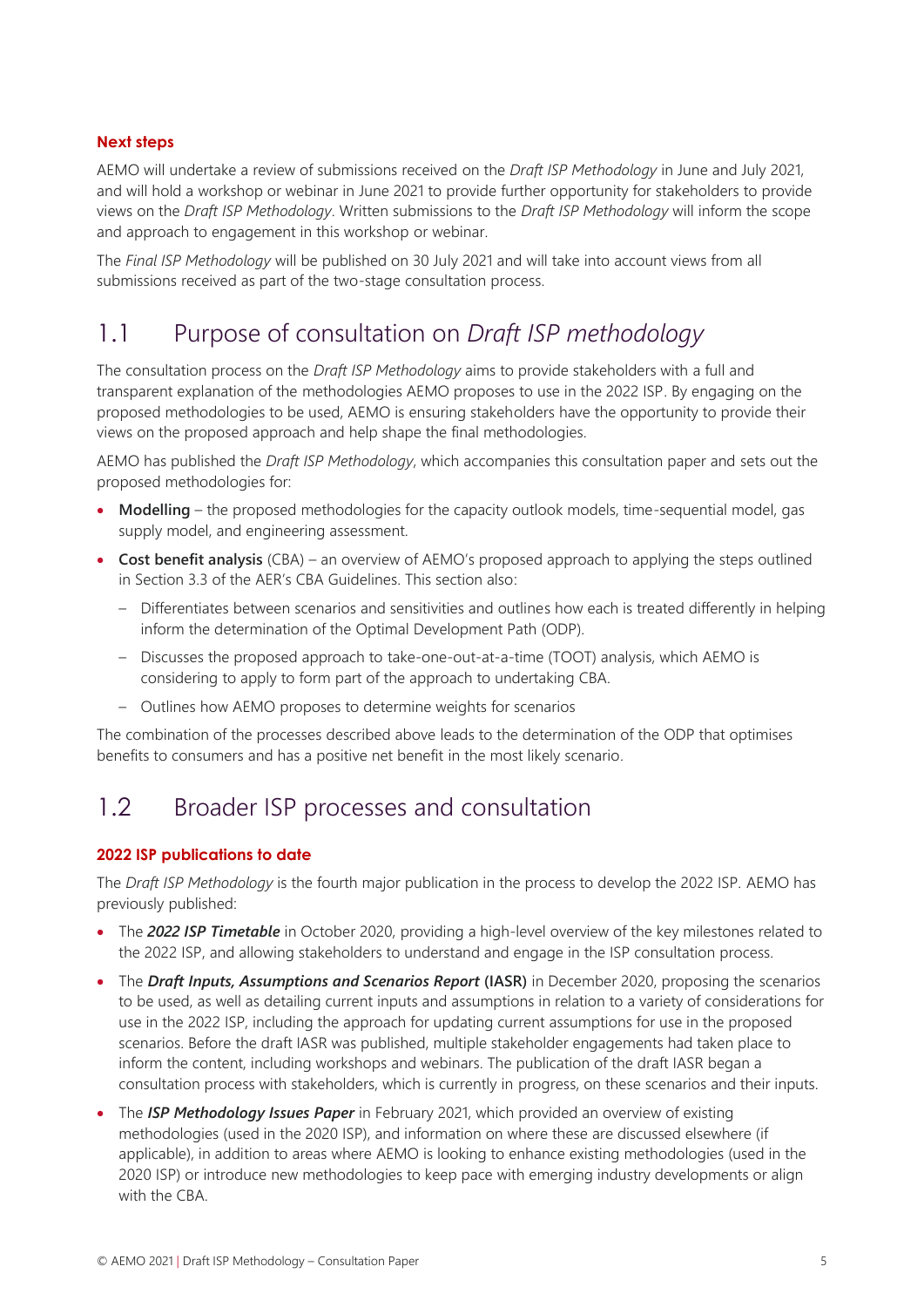The publication of the *Draft ISP Methodology* is the next phase of the formal consultation on modelling methods that utilise the inputs and assumptions being consulted in the draft IASR. These methods, and proposed refinements and improvements, are not reliant on individual assumptions or the scenario definitions.

#### **2022 ISP ongoing consultations**

[Figure 2](#page-5-0) below shows the status of the main ISP consultations. Before developing and consulting on the Draft 2022 ISP, AEMO is required to:

- **Consult on inputs, assumptions and scenarios**  AEMO received nearly 50 submissions to the Draft IASR. Following a submission webinar in March 2021, a series of Forecasting Reference Group (FRG) meetings, and a separate consultation on transmission costs, AEMO plans to release the 2021 IASR on 30 July 2021.
- **Consult on the ISP methodology** after the *ISP Methodology Issues Paper* was published in February 2021, this report marks the second major milestone for the development of an ISP methodology. AEMO plans to release the *Final ISP Methodology* on 30 July 2021.



#### <span id="page-5-0"></span>**Figure 2 Parallel ISP consultations**

[Figure 3](#page-6-0) below shows the ISP process as a whole, noting current progress on all elements. The ISP Methodology consultation process is also highlighted within the overall process.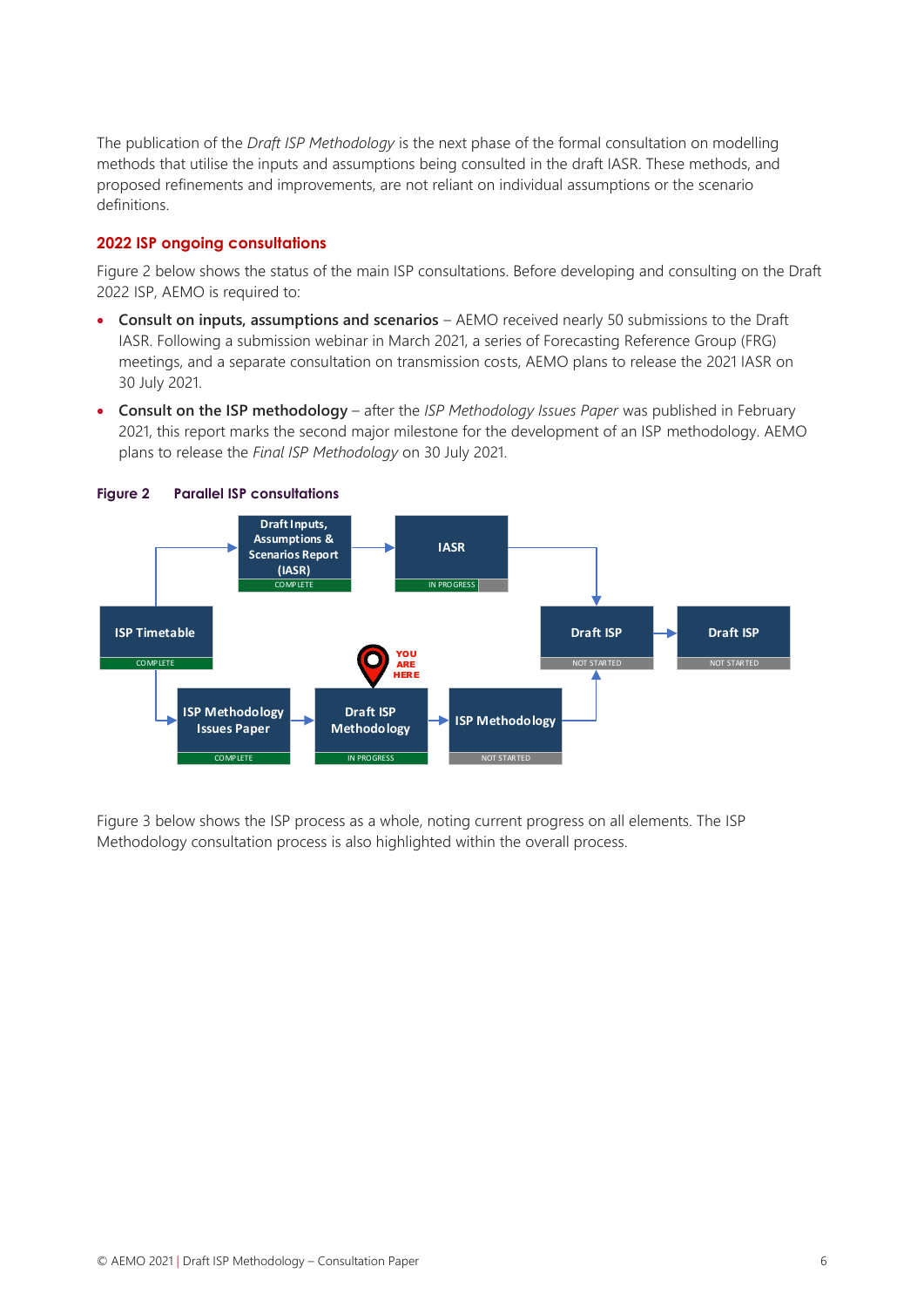<span id="page-6-0"></span>

**Figure 3 Navigating the ISP process**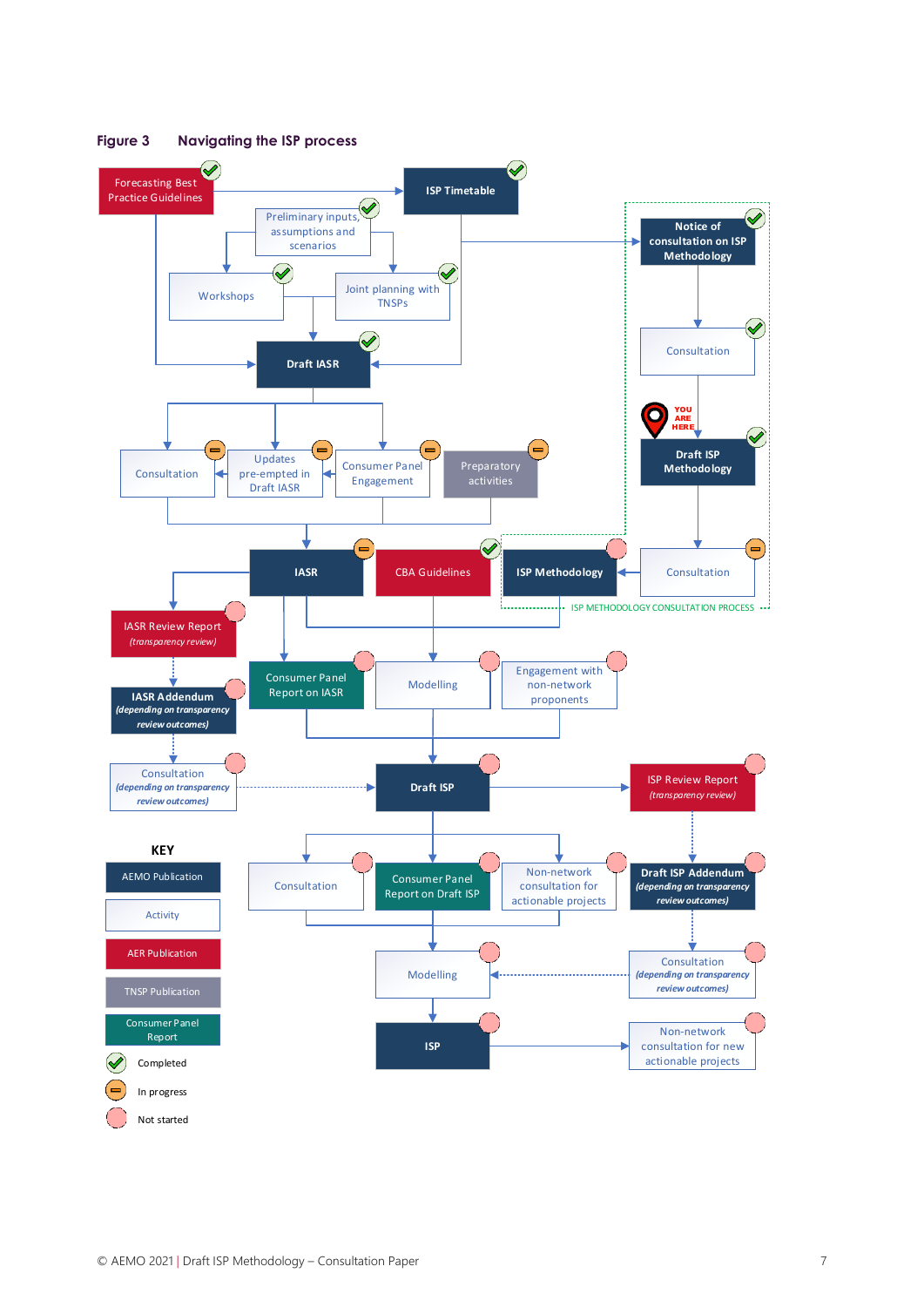#### **Supplementary materials**

Table 1 below outlines related methodologies and information that will be used in preparing the 2022 ISP. Stakeholders are invited to refer to these documents for further background and context.

| <b>Document</b>                                                                                              | <b>Description</b>                                                                                                                                                                                                                                                                                                                                                                                                                                                                                                                                                                                                               | Location                                                                                                                                                                                                   |
|--------------------------------------------------------------------------------------------------------------|----------------------------------------------------------------------------------------------------------------------------------------------------------------------------------------------------------------------------------------------------------------------------------------------------------------------------------------------------------------------------------------------------------------------------------------------------------------------------------------------------------------------------------------------------------------------------------------------------------------------------------|------------------------------------------------------------------------------------------------------------------------------------------------------------------------------------------------------------|
| 2020-21 Planning<br>and Forecasting<br><b>Consultation on</b><br><b>Inputs, Assumptions</b><br>and Scenarios | AEMO is currently consulting on the scenarios, inputs and<br>assumptions proposed for use in AEMO's 2021-22<br>forecasting and planning activities, including the 2022 ISP                                                                                                                                                                                                                                                                                                                                                                                                                                                       | https://aemo.com.au/consultations/current<br>-and-closed-consultations/2021-planning-<br>and-forecasting-consultation-on-inputs-<br>assumptions-and-scenarios                                              |
| <b>Electricity Demand</b><br><b>Forecasting</b><br>Methodology<br><b>Consultation</b>                        | AEMO is currently consulting on its Electricity Demand<br>Forecasting Methodology under section 2.1 of the AER's<br>Forecasting Best Practice Guidelines. The Methodology<br>forms part of AEMO's Forecasting Approach.                                                                                                                                                                                                                                                                                                                                                                                                          | https://aemo.com.au/en/consultations/curr<br>ent-and-closed-consultations/electricity-<br>demand-forecasting-methodology                                                                                   |
| 2021 GSOO Gas<br><b>Supply Adequacy</b><br>Methodology                                                       | The Gas Statement of Opportunities (GSOO) provides<br>AEMO's forecast of annual gas consumption and maximum<br>gas demand, and reports on the adequacy of eastern and<br>south-eastern Australian gas markets to supply forecast<br>demand over a 20-year outlook period.                                                                                                                                                                                                                                                                                                                                                        | https://aemo.com.au/en/energy-systems/<br>gas/gas-forecasting-and-planning/gas-<br>statement-of-opportunities-gsoo                                                                                         |
|                                                                                                              | This document describes the methodology and assumptions<br>used to assess supply adequacy for the 2021 GSOO.                                                                                                                                                                                                                                                                                                                                                                                                                                                                                                                     |                                                                                                                                                                                                            |
| <b>ESOO and Reliability</b><br><b>Forecast</b><br>Methodology<br><b>Document</b>                             | The Electricity Statement of Opportunities (ESOO) provides<br>AEMO's forecast of electricity supply adequacy to meet the<br>demands of an evolving consumer demand over a 10-year<br>outlook period.<br>This methodology explains the key supply inputs and<br>methodologies involved in determining the expected<br>unserved energy (USE) outcomes, for the ESOO and<br>reliability forecast. It also explains how the forecast reliability<br>gap and forecast reliability gap period are determined.<br>This methodology provides relevant components that are<br>shared with the ISP, outlined in the Draft ISP Methodology. | https://aemo.com.au/en/energy-systems/<br>electricity/national-electricity-market-<br>nem/nem-forecasting-and-planning/<br>forecasting-and-reliability/nem-electricity-<br>statement-of-opportunities-esoo |
| <b>Engineering</b><br><b>Framework</b>                                                                       | The Engineering Framework provides a map to help<br>stakeholders stay informed of the changing technical needs<br>of the power system, the work underway to meet these<br>changing needs, how the different pieces fit together, and<br>how they can engage on topics of interest.                                                                                                                                                                                                                                                                                                                                               | https://aemo.com.au/en/initiatives/major-<br>programs/engineering-framework                                                                                                                                |

<span id="page-7-0"></span>**Table 1 Related methodologies and procedures**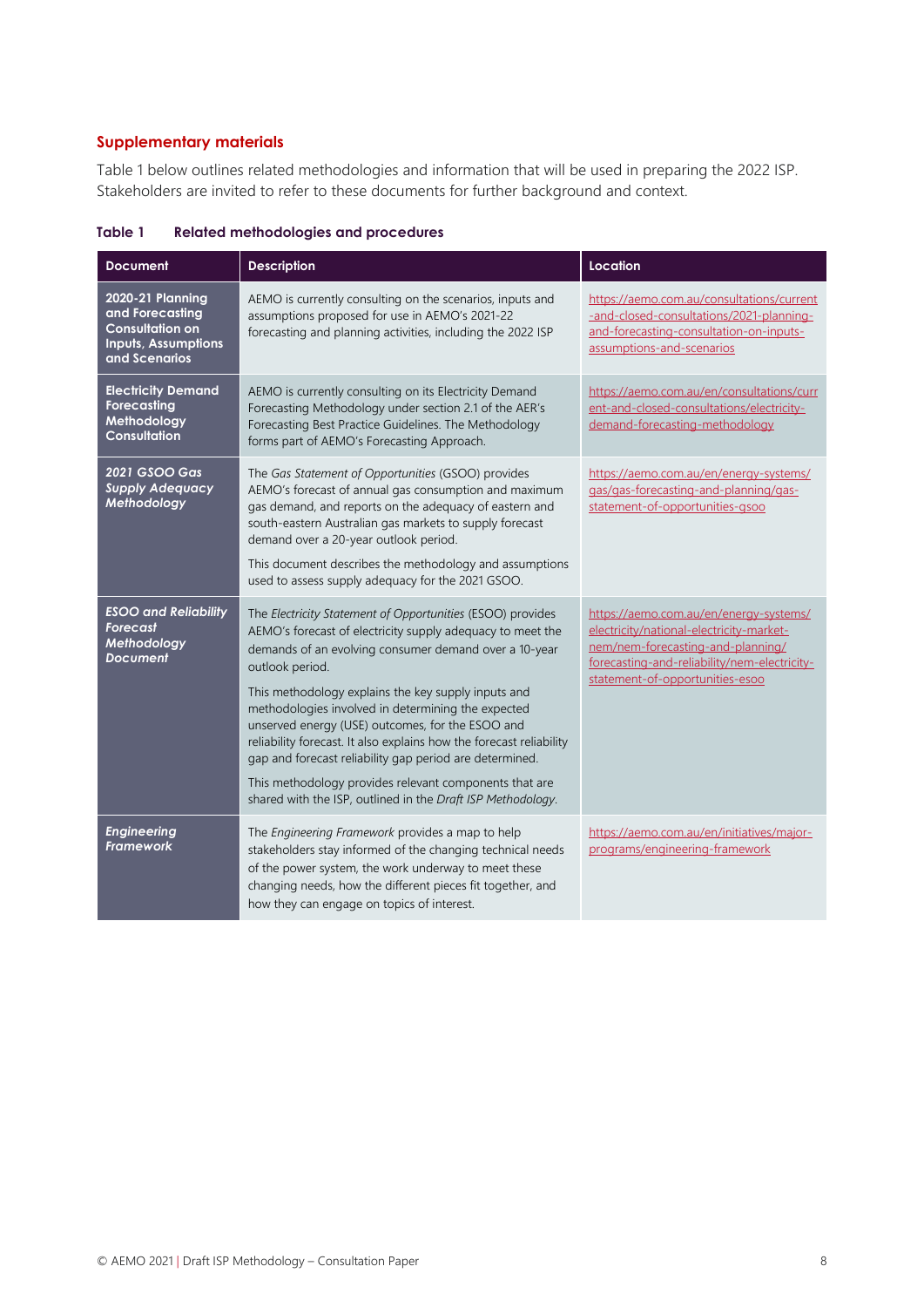## <span id="page-8-0"></span>**2. Summary of feedback**

AEMO received feedback from 22 stakeholders during the consultation on the *ISP Methodology Issues Paper*; these stakeholders are listed in [Table 2.](#page-8-1) The submissions are available on AEMO's website. AEMO also undertook a series of face-to-face and online engagements. A verbal feedback session was held with consumer advocates. which provided feedback that was considered by AEMO in the same way as all other written submissions. AEMO would like to thank all who provided feedback throughout this process.

Submissions covered a broad range of issues, providing AEMO with a valuable perspective on stakeholders' collective view of the issues raised in the *ISP Methodology Issues Paper*. While there was comprehensive coverage of issues, there were also common themes, as shown in [Table 3](#page-9-1) (in Section 2.1).

| Stakeholder                                  | Form of submission                                        |
|----------------------------------------------|-----------------------------------------------------------|
| Australian Council of Social Service (ACOSS) | Consumer advocate feedback session                        |
| Canegrowers                                  | Consumer advocate feedback session                        |
| Central Irrigation Trust                     | Consumer advocate feedback session                        |
| ElectraNet                                   | Written submission                                        |
| Energy Networks Australia (ENA)              | Written submission                                        |
| Energy Queensland (EQ)                       | Written submission                                        |
| Energy Users Association of Australia (EUAA) | Consumer advocate feedback session                        |
| EnergyAustralia (EA)                         | Written submission                                        |
| <b>Etrog Consulting</b>                      | Consumer advocate feedback session                        |
| GE Renewable Energy (GE)                     | Written submission                                        |
| Havyatt Associates                           | Consumer advocate feedback session                        |
| Hydro Tasmania                               | Written submission                                        |
| ISP Consumer Panel (CP)                      | Written submission                                        |
| Major Energy Users Inc (MEU)                 | Written submission and consumer advocate feedback session |
| MM Technology (MMT)                          | Written submission                                        |
| National Irrigators' Council                 | Consumer advocate feedback session                        |
| Origin                                       | Written submission                                        |
| Public Interest Advocacy Centre (PIAC)       | Written submission and consumer advocate feedback session |
| <b>Oueensland Farmers' Federation</b>        | Consumer advocate feedback session                        |

<span id="page-8-1"></span>**Table 2 List of stakeholders who provided formal feedback to the Draft ISP**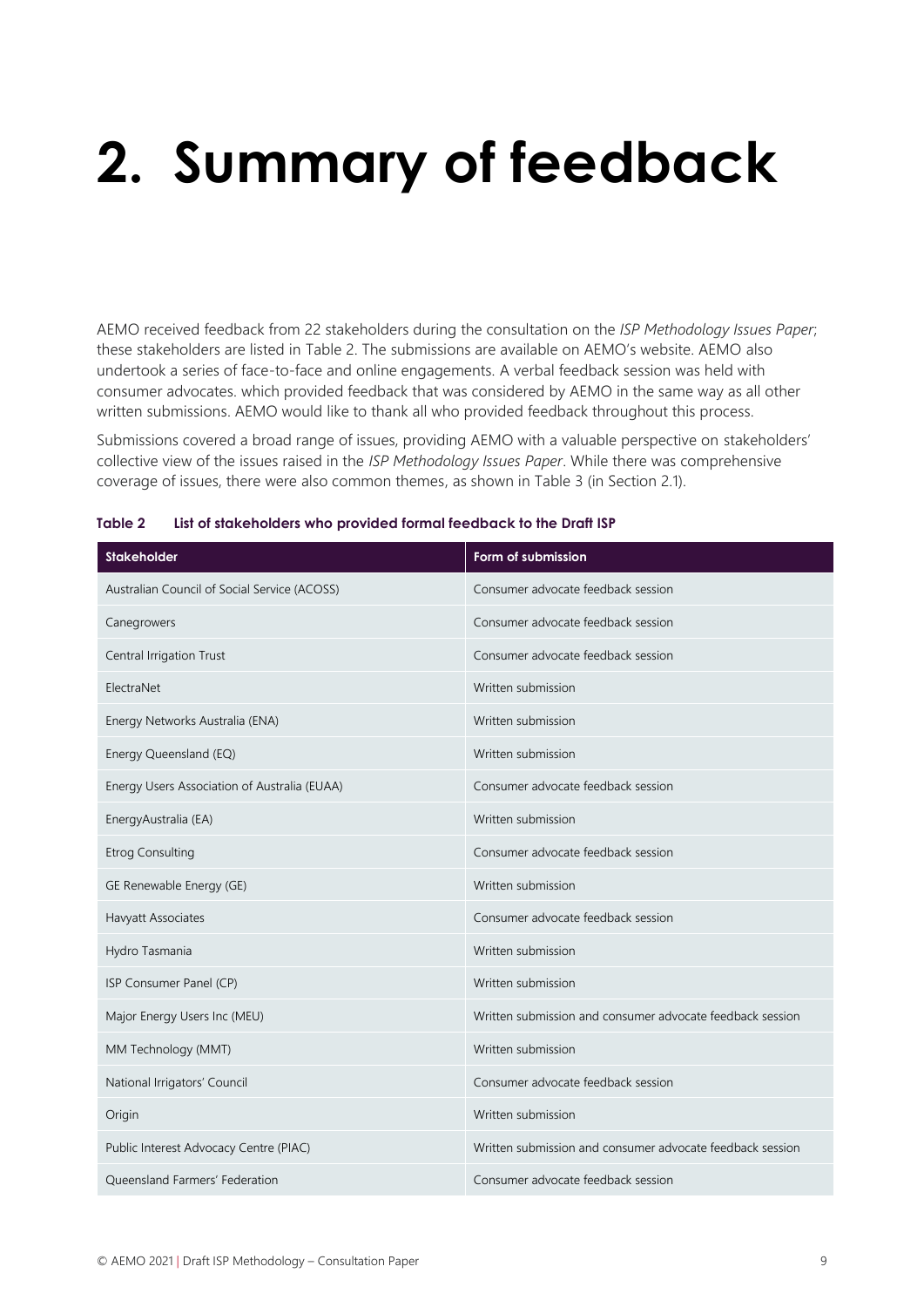| Stakeholder          | Form of submission |
|----------------------|--------------------|
| Shell Energy (Shell) | Written submission |
| Snowy Hydro          | Written submission |
| <b>TasNetworks</b>   | Written submission |

#### **Topics of interest**

AEMO received feedback from stakeholders on all key areas from the *ISP Methodology Issues Paper*.

[Figure 4](#page-9-2) shows the topics where stakeholders made comments and recommendations. On the left, the feedback is grouped into the different stages of modelling. The topic where most feedback was received was capacity outlook modelling – this feedback is further divided into subsections on the right, showing that feedback was evenly spread across sub-topics.

<span id="page-9-2"></span>

#### <span id="page-9-0"></span>2.1 Summary of key themes

[Table 3](#page-9-1) provides an overview of the themes that emerged from the written submissions, ordered by level of consensus and frequency of mentions. Detailed analysis is provided in Section [3.](#page-15-0)

Consensus was measured by analysing the various perspectives put forward by stakeholders under each theme. If over two-thirds of stakeholders generally agreed on the approach, idea or argument, then there is a high consensus. Conversely, if less than a third of stakeholders agreed on an approach, idea, or argument, and noted a variety of differing opinions, then consensus is considered low.

<span id="page-9-1"></span>

| Table 3 |  | Summary of key themes - modelling approach |  |
|---------|--|--------------------------------------------|--|
|---------|--|--------------------------------------------|--|

| <b>Theme</b>                                                                                                            | <b>Frequency</b> | <b>Consensus</b> |
|-------------------------------------------------------------------------------------------------------------------------|------------------|------------------|
| Agreement to move towards a sub-regional approach for the capacity outlook model                                        | 6 stakeholders   | High             |
| Broad support for the TOOT analysis with some suggestions to expand the scope                                           | 5 stakeholders   | High             |
| Agreement to simplify the advanced and maturing categories for generation into a single<br>anticipated project category | 4 stakeholders   | High             |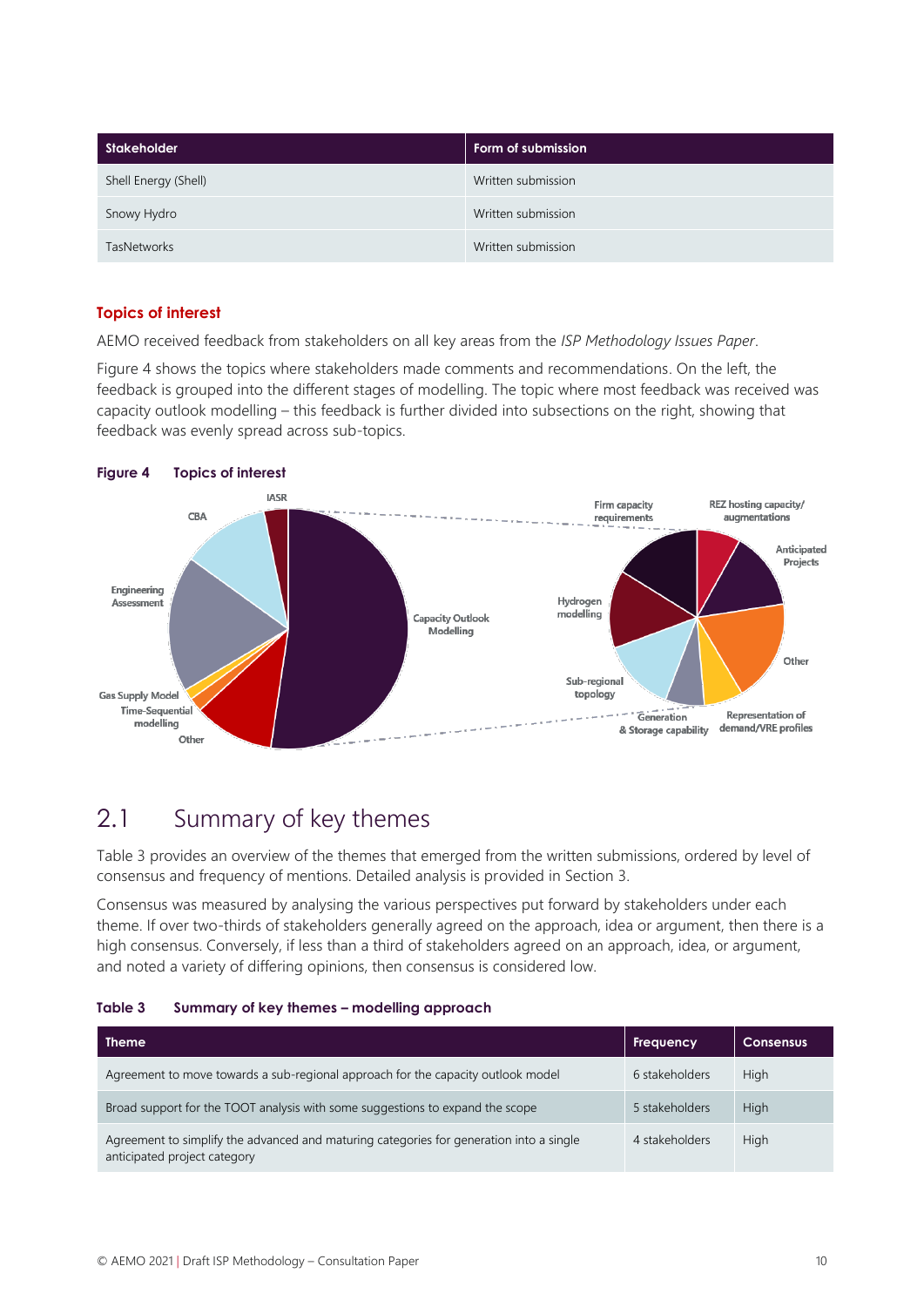| <b>Theme</b>                                                                                                                             | Frequency      | <b>Consensus</b> |
|------------------------------------------------------------------------------------------------------------------------------------------|----------------|------------------|
| Economic and environmental factors should be considered when determining coal operation<br>and retirements in the capacity outlook model | 4 stakeholders | <b>High</b>      |
| Agreement with the proposed approach to anticipated network projects                                                                     | 2 stakeholders | <b>High</b>      |
| Agreement with the current approach to reserve modelling                                                                                 | 2 stakeholders | <b>High</b>      |
| Mixed views on moderating firm contribution factors to peak demand for variable renewable<br>energy (VRE) and storage                    | 7 stakeholders | Medium           |
| Multiple considerations to be undertaken regarding the impact of hydrogen                                                                | 7 stakeholders | Medium           |
| Agreement to moving towards the use of "soft" land use penalty factors rather than hard limits                                           | 6 stakeholders | Medium           |
| Some support for AEMO's decision to maintaining flexibility between the scenario-weighted<br>and least-worst regrets (LWR) approaches    | 5 stakeholders | Medium           |
| Differing views on whether interconnector losses in the capacity outlook model should be<br>modelled on a regional or sub-regional basis | 2 stakeholders | Low              |

#### **Feedback with high consensus**

#### **Agreement to move towards a sub-regional approach for the capacity outlook model**

There was broad agreement with the approach to move to a sub-regional approach (EA p.8, Origin p.1, GE p.2, Shell p.3, MEU p.3), with some providing caveats such as concern about potential inefficient investment if gas-powered generation (GPG) was to be restricted from certain locations due to a lack of current gas infrastructure (which was outlined in the *ISP Methodology Issues Paper* as a potential approach to limiting new entrant candidates), views around the sub-region locations requiring more thought, and the view that some end users will provide voluntary load shedding with high prices (MEU p.3).

With regards to concerns raised on the potential for inefficient investment if GPG were to be restricted due to a lack of infrastructure, AEMO applies constraints on new entrant technologies to avoid inefficient investment. For example, to improve model granularity AEMO uses iterative modelling (such as from single-year snapshots – see Section 2.4.4 of the *Draft ISP Methodology*) as much as practical to eliminate candidate development options that are not efficient in that scenario. By filtering out these options, increased model granularity is available to enable the most economically efficient solutions to be identified.

AEMO's proposed approach for determining the locations for sub-regions is based on ensuring, at a minimum, potential capacity options are available where they are likely to be most valuable, for example, in avoiding congestion issues. AEMO has provided additional detail in the *Draft ISP Methodology* on how sub-regional inputs are forecast (see Section 2.3).

The demand side participation (DSP) assumptions which are applied take into account voluntary load shedding.

#### **Broad support for the TOOT analysis with some suggestions to expand the scope**

Several submissions provided in principle support for TOOT analysis, with some suggesting it should be extended to include any relevant scenarios for actionable projects, rather than just the Central scenario. Further explanation on how the TOOT analysis would be undertaken was also requested – including whether it would assess alternative options in the counter-factual.

AEMO considers that the primary value of the TOOT analysis would not be served by substituting a next best alternative, but does appreciate the value that exists in sufficient transparency in comparing options. Rather than using TOOT analysis for this purpose, AEMO's CBA methodology will analyse alternative Candidate Development Paths (CDPs) for any major projects that are potentially actionable, with alternative CDPs having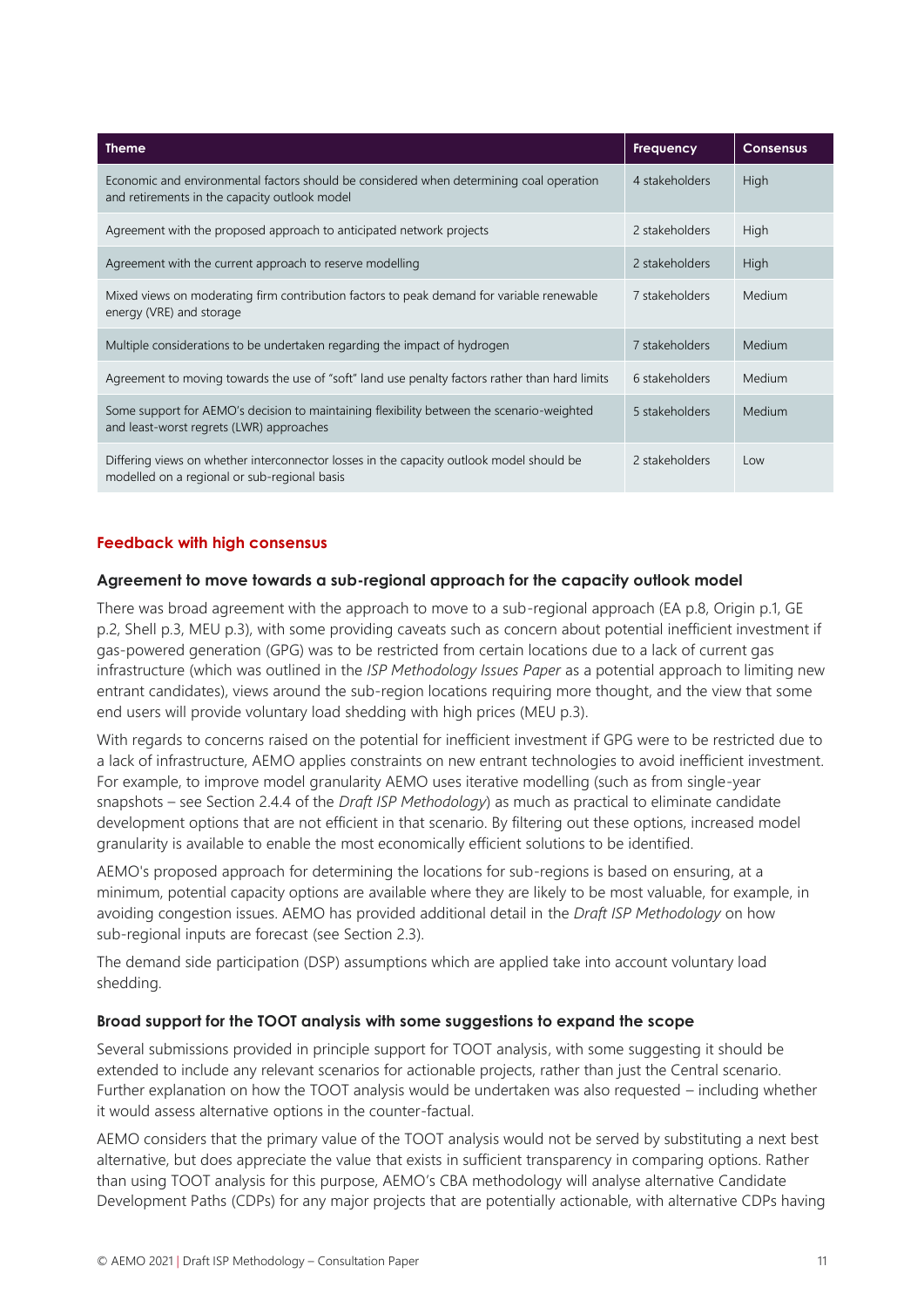smaller and/or non-network alternatives included. Through comparison with the collection of CDPs, the CBA analysis will demonstrate the relative value (or not) of the potential actionable project. Section 5.10 of the *Draft ISP Methodology* provides further detail on how AEMO will provide transparency around the decision-making criteria and choice of the ODP.

#### **Agreement to simplify the advanced and maturing categories for generation projects into a single anticipated project category**

Some respondents suggested that the criteria of being defined as Anticipated could be tightened, such as increasing the number of criteria to be met, or some of the criteria being made compulsory.

AEMO proposes to retain the requirement that at least three criteria are met (instead of four criteria) because this is specified in the CBA Guidelines and the Regulatory Investment Test for Transmission (RIT-T). AEMO proposes to exclude projects from the Anticipated category that have not recently submitted a Generation Information survey in the most recent six months, and consider government-awarded funding when determining the commitment status.

#### **Economic and environmental factors should be considered when determining coal operation and retirements in the capacity outlook model**

Four submissions were received that relate to the approach to coal operation and retirements, with two stakeholders indicating that this approach should include the consideration of economic and environmental factors that could lead to retirements before the end of technical life. In addition, a separate stakeholder described a number of limitations in AEMO's approach, which they suggested could understate the need for dispatchable capacity in the modelling.

As outlined in the *Draft ISP Methodology* (Section 2.4.1), AEMO's approach to generator retirements does include economic considerations of early generator retirements. AEMO is seeking to take into account the potential for coal retirements based on market outcomes. Any retirement will naturally consider what may be required (and economic) as a replacement.

AEMO acknowledges that there are many complexities and interactions that affect the operation and development of generation in the NEM, such as detailed portfolio dynamics, alternative revenue streams, contract positions, settlement residues and other influences such as the retailer reliability obligation (RRO). However, it is not possible or feasible to include many of these impacts in ISP modelling due to their complexity, the availability of assumptions, or the ability to apply a systematic approach for their inclusion.

#### **Agreement with the proposed approach to anticipated network projects**

Two respondents stated they agreed with the proposed approach to determining anticipated projects<sup>1</sup>, which would ensure an equivalent level of rigour for generator, network and storage projects.

AEMO agrees that dialogue between AEMO and the proponent is important to understand the status of the project, and AEMO intends to use the project commitment criteria and process described in the CBA Guidelines (and the RIT-T Instrument) to make decisions on whether a network project is highly likely to proceed.

#### **Agreement with the current approach to reserve modelling**

There was support for having the minimum capacity reserve levels generally set equal to the size of the largest generating unit and adjusted as needed to meet the reliability standard. Other responses included seeking clarity on how the peak demand duration events will be calculated, and clarity on the interactions between reserve modelling and the sub-regional model.

In response to this feedback, AEMO has clarified in the *Draft ISP Methodology* (Section 2.4.3) that peak demand events are calculated on a seasonal basis and informed by *Electricity Statement of Opportunities*

<sup>&</sup>lt;sup>1</sup> See p.16 of the *ISP Methodology Issues Paper*, a[t https://aemo.com.au/-/media/files/stakeholder\\_consultation/consultations/nem-consultations/2021/isp](https://aemo.com.au/-/media/files/stakeholder_consultation/consultations/nem-consultations/2021/isp-methodology/isp-methodology-issues-paper.pdf?la=en)[methodology/isp-methodology-issues-paper.pdf?la=en.](https://aemo.com.au/-/media/files/stakeholder_consultation/consultations/nem-consultations/2021/isp-methodology/isp-methodology-issues-paper.pdf?la=en)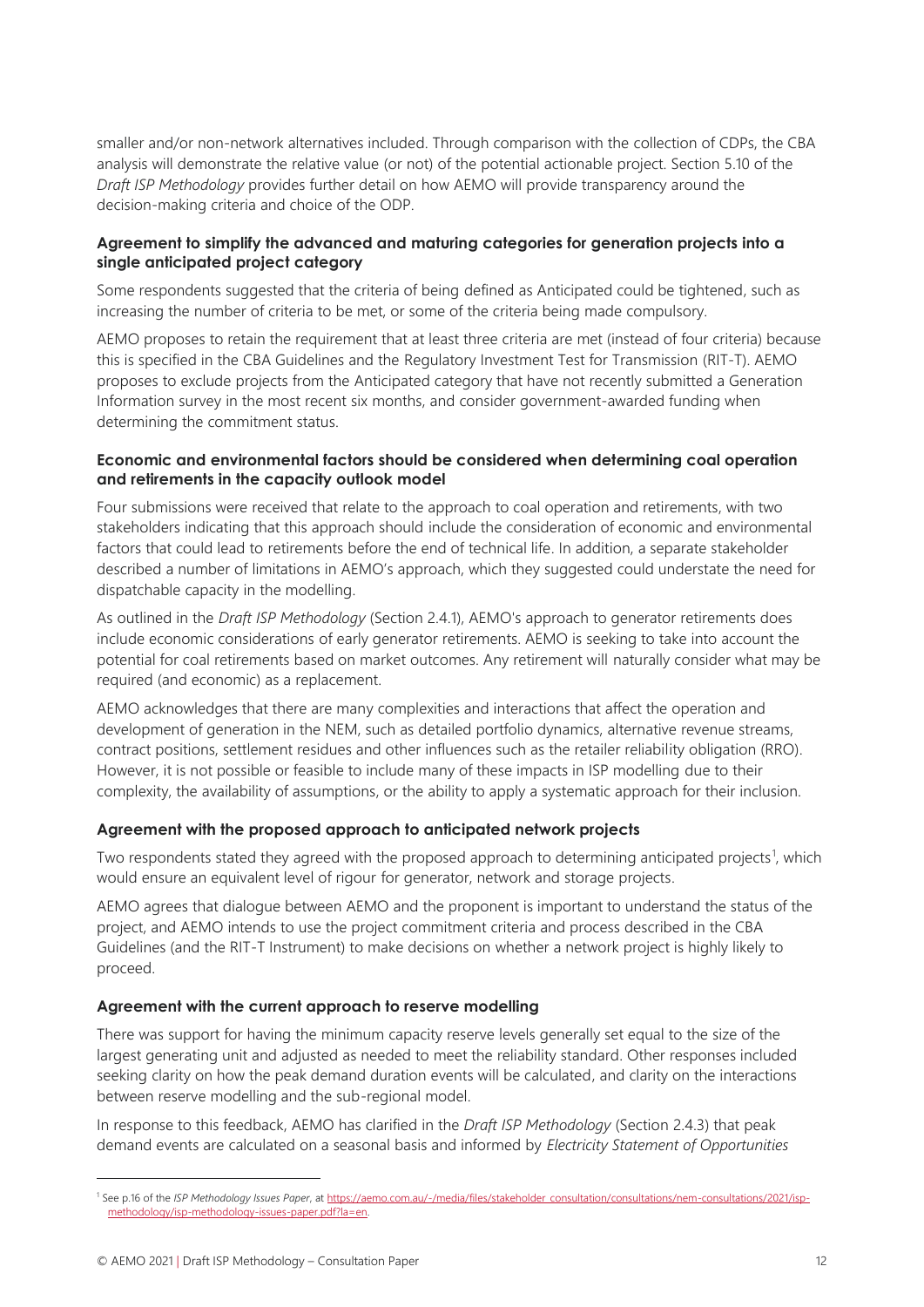(ESOO) modelling which indicates the expected average duration of unserved energy (USE) events in a region that is nearly achieving the reliability standard. AEMO has further clarified in the *Draft ISP Methodology* (Section 2.4.3) that regional reserves are allocated to the sub-region that contains the regional reference node (RRN), with no reserve required in other sub-regions.

#### **Feedback with some consensus**

#### **Mixed views on moderating firm contribution factors to peak demand for VRE and storage**

In ensuring sufficient capacity exists to meet reliability requirements, some respondents expressed support for moderating firm contribution factors to peak demand for VRE, including the suggestion that this should also apply for behind-the-meter storage and virtual power plants (VPPs), while others disagreed with the proposed approach. Other considerations included concern over the use of the 85th percentile level of outputs as the relevant contribution to peak level.

AEMO has incorporated the suggestion to apply the proposed approach to behind-the-meter storage and Virtual Power Plants. With regards to VRE, as outlined in the *Draft ISP Methodology* (Section 2.4.3) AEMO is not proposing to continue with the 85th percentile approach.

Regarding storage, suggestions included incorporating uncertainties such as simulating with a longer and shorter foresight window to account for the impacts of sudden demand and VRE changes, as well as consideration of the role storage can play in providing predictable load.

AEMO acknowledges that its proposed approach is an imperfect solution, but does not currently consider that there is a better approach for the consideration of forecasting uncertainty within the least-cost optimisations. The role of storages in managing minimum load is considered in the optimisation which allows storage to charge during these periods.

Further, AEMO recognises that its time-sequential models incorporate some level of assumption of perfect foresight of future inputs such as demand and VRE output, at least for each day in the simulation, with more limited information provided about future days, depending on the model type. This means, for example, that storage operation and generator ramping and starts are correlated to system needs (such as need for additional energy/capacity for sudden drops in VRE production, or generator outages). From a reliability perspective, this means that the level of USE is minimised to the extent possible given the physical capabilities of generators and storages, and thus the solutions are optimised to the extent possible.

#### **Multiple considerations to be undertaken regarding the impact of hydrogen**

A variety of suggestions for amendments to the proposed approach to modelling hydrogen electrolyser uptake and operation were submitted, including suggestions such as locating hydrogen production facilities at retiring power station sites, and focusing on blue hydrogen production initially. Other respondents sought further clarification on the weighting to be given to the Export Superpower scenario.

The proposal to locate hydrogen production facilities at power stations sites has merit, and is something AEMO will consider for subsequent ISPs. AEMO's focus on green hydrogen is to maximise the value of the scenario by exploring the most impactful outcome, where hydrogen production requires complementary investments in generation, storage and/or transmission to produce hydrogen with the lowest carbon footprint. AEMO's proposed approach is detailed in (Section 2.5) of the *Draft ISP Methodology*.

AEMO is intending to consult on the scenario weighting later in 2021 as more information becomes available that could inform views on the relatively likelihood of scenarios.

#### **Agreement to moving towards the use of "soft" land use penalty factors rather than hard limits**

Feedback generally supported the penalty factor approach with soft land use limits, including the suggestion this should include the loss of productive output associated with the conversion of the land from its traditional use. Other responses included a recommendation to ensure an efficient level of network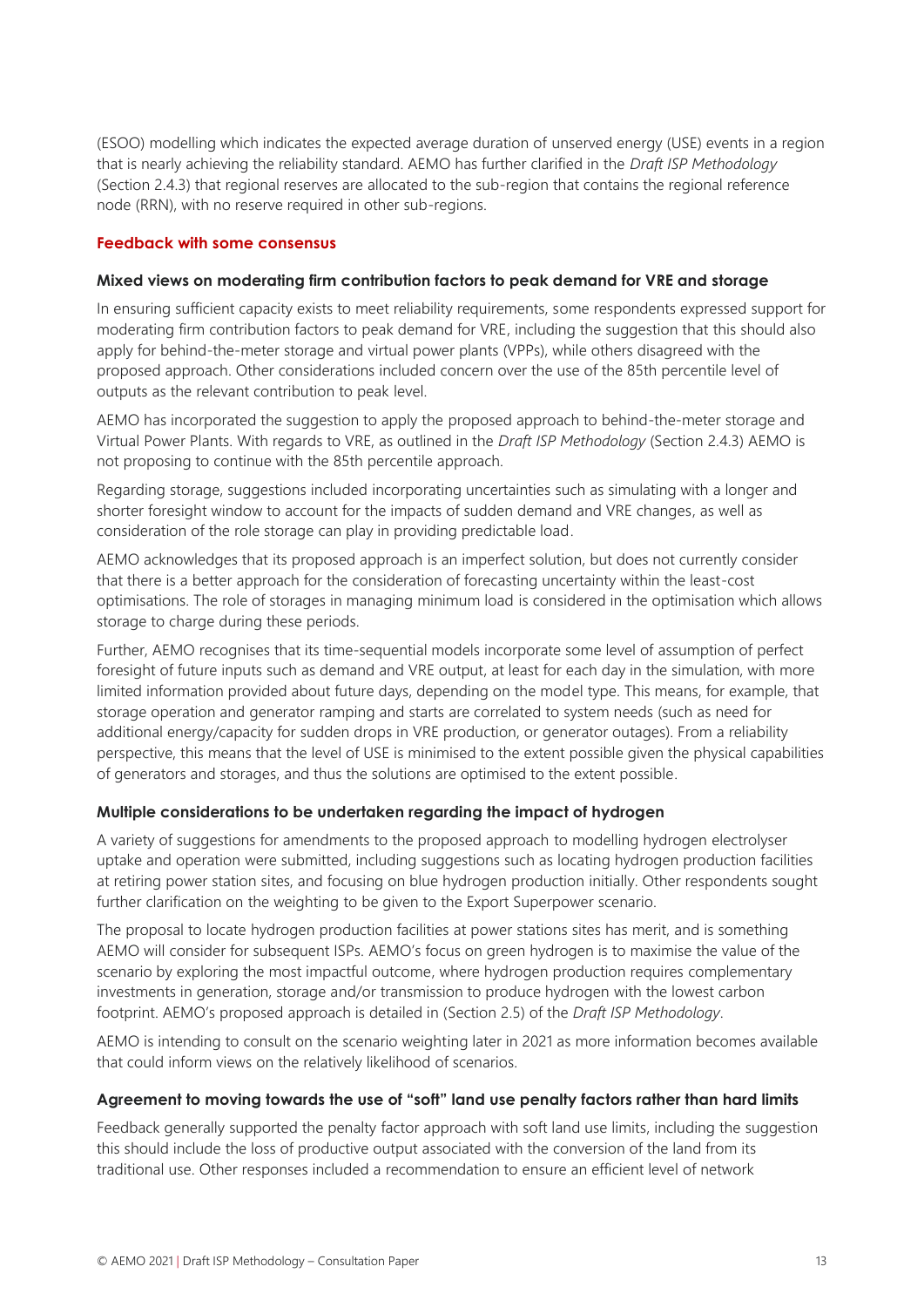congestion and generation curtailment would be achieved by considering costs of additional network capacity and the impact of curtailed generation

AEMO proposes to include a soft limit and penalty factor for REZ resource limits, and to improve the approach to calculating network hosting capacity including a suitable level of curtailment and the wind and storage benefits associated with it. The *Draft ISP Methodology* provides more detail (Section 2.3.4).

#### **Some support for AEMO's decision to maintaining flexibility between the scenario weighted approach and other alternatives (such as the least-worst regrets [LWR] approach)**

Several submissions provided views on the relative merits of the two assessment methods for determining the optimal development plan that were proposed in the issues paper, and that were applied in the 2020 ISP.

AEMO is intending on using both approaches, including an expansion to the LWR approach, as outlined in Section 5 of the *Draft ISP Methodology*. The draft CBA methodology includes further analysis to identify an ODP that performs strongly across all assessments as a means of determining a robust ODP.

#### **Feedback with low consensus**

#### **Differing views on whether interconnector losses in the capacity outlook model should be modelled on a regional or sub-regional basis**

Respondents provided differing views on whether this should be calculated at a regional or sub-regional level.

AEMO proposes to maintain a regional approach to modelling losses because it provides a reasonable representation of losses in the transmission network, and sub-regional augmentations can still impact those loss equations, and modelling losses between existing regions is consistent with the published Forward-Looking Transmission Loss Factors methodology. See Section 2.3.6 of the *Draft ISP Methodology* for more information on AEMO's proposed approach.

#### <span id="page-13-0"></span>2.2 Themes from the *Draft ISP Methodology* webinar

An open stakeholder webinar was held on 1 April regarding the *Draft ISP Methodology*. Attendance was above 80 throughout the event and peaked at 94 attendees. The recording of the webinar is available on AEMO's website<sup>2</sup>.

The webinar was advertised to stakeholders as comprising:

- An overview of the common themes in written submissions received to the *ISP Methodology Issues Paper*, including some guidance about AEMO's current intentions and considerations in relation to each issue.
- An overview of the likely elements of the *Draft ISP Methodology*.

Each element included significant allowance for stakeholder comment and questions. Fourteen stakeholders made comments, through both web-based chat functionality and verbal discussion.

Attendees did not vocalise any issue with AEMO's characterisation of the range of feedback received in written submissions. The key areas of additional comment in the webinar were:

- The need for the *Draft ISP Methodology* to outline how the scenario weighting will be calculated.
- The expectation that the ISP seek to determine the lowest cost outcome to deliver electricity to consumers.
- Whether AEMO has considered the impact of the introduction of five-minute settlement of the wholesale electricity market on market dispatch outcomes.

<sup>&</sup>lt;sup>2</sup> At https://aemo.com.au/-/media/images/videos/2021/isp-methodology-webinar.mp4.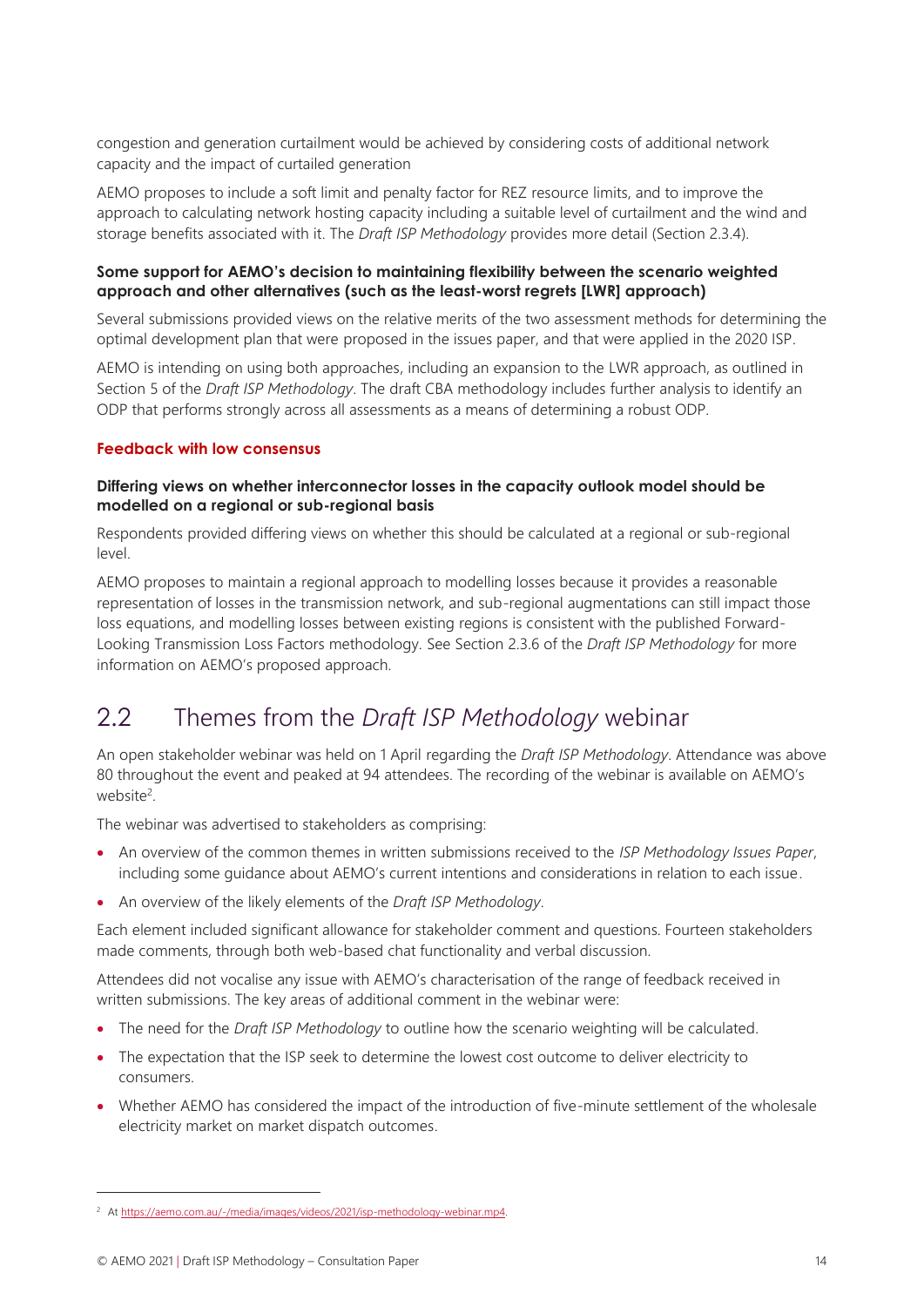- A request for AEMO to consider the available offshore wind resources that exist in close proximity to coal-fired power stations (and where spare network capacity may exist once these stations close).
- The importance of additional transmission investment to allow the NEM to accommodate additional VRE.
- Whether the ISP's TOOT analysis will include a replacement or alternative lower cost option (see Section [3.5.8.](#page-32-0)

The majority of these comments replicate or support similar points made in written submissions, so it is not possible to readily identify changes to the methodology that are directly attributable to comments made in the webinar. However, the inclusion of a method in the *Draft ISP Methodology* (see Section 5.7.2) for how the scenario weighting will be determined addresses comments made in the webinar.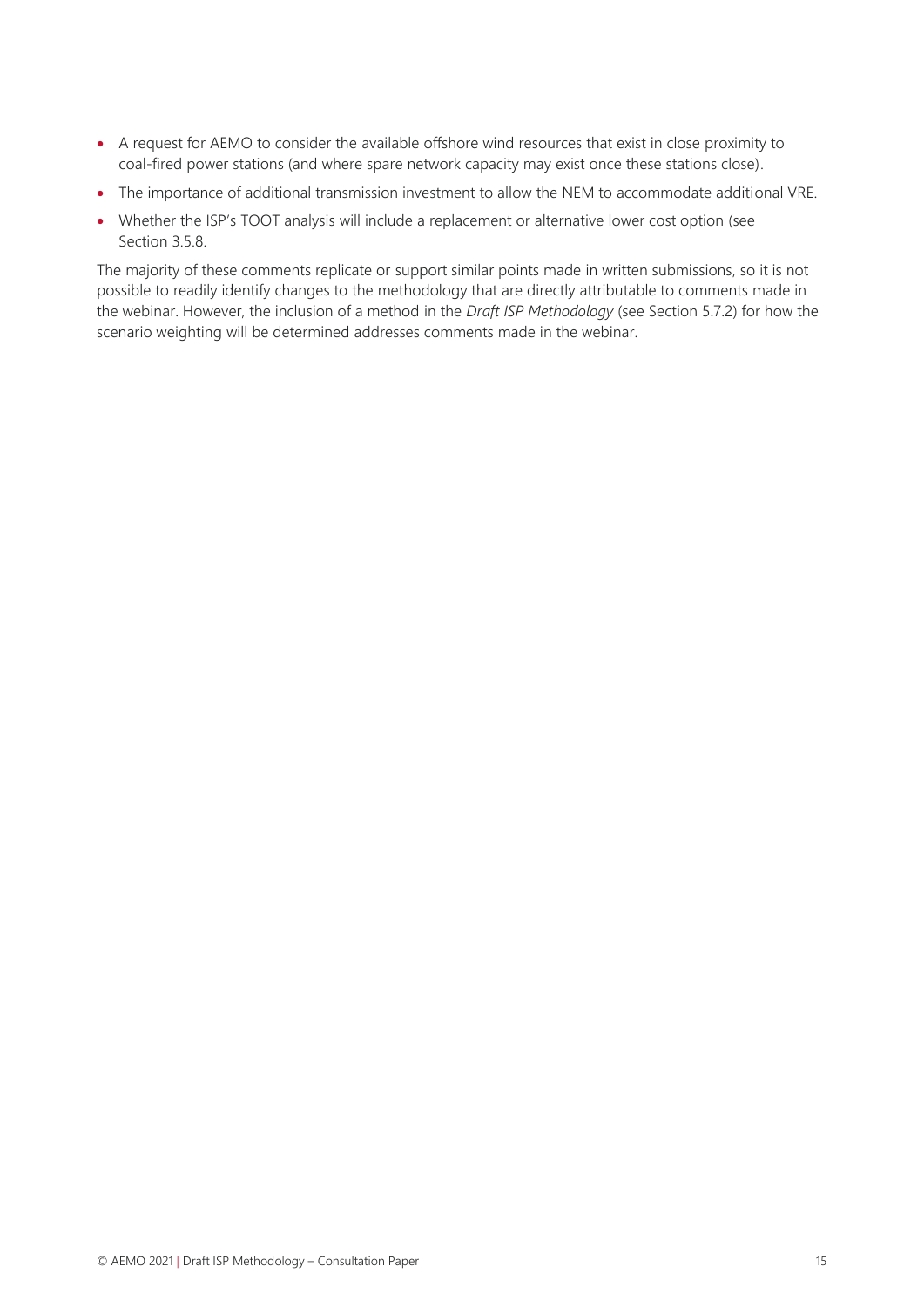### <span id="page-15-0"></span>**3. Discussion of submissions**

<span id="page-15-1"></span>This section presents material issues raised by stakeholders and AEMO's response to each issue.

#### 3.1 Capacity outlook modelling

#### 3.1.1 Anticipated generation projects

All respondents agreed with the proposal to simplify the advanced and maturing categories currently in the Generation Information publication into a single anticipated project category, as described in Section 2.2.2 of the *ISP Methodology Issues Paper* (EA p.4, MMT p.2, Shell p.2, ElectraNet p.1).

Some respondents suggested that the criteria of being defined as anticipated could be tightened (EA p.4, ElectraNet p.2):

- EA suggested four of the five criteria should be met, with the finance criteria being compulsory (EA p.4).
- ElectraNet suggested using a "progressing" threshold such that proponents must have participated in the generator information survey in the last six months to be classified as anticipated. In addition, they suggested further information be sought on steps taken for proponents to demonstrate their sufficient level of progression. (ElectraNet p.1)

Other comments suggested that government-awarded funding should be considered when determining the commitment status, but appropriate reservations on the influence this has on the project status should be made (EA p.4, MMT p.2).

#### **AEMO's response**

AEMO acknowledges the need to ensure the definition of anticipated projects is sufficiently stringent such that only projects likely to proceed are included. AEMO proposes to retain the requirement that at least three criteria are met (instead of four criteria), as specified in the CBA Guidelines and the RIT-T.

AEMO considers that evaluation of answers to qualitative questions (such as open-ended questions about what steps have been taken to demonstrate progress) would introduce some process ambiguity and be resource-intensive. AEMO agrees to exclude projects from the anticipated category that have not submitted a Generation Information survey in the previous six months, as an indicator of whether a project is actively progressing.

AEMO proposes to consider government-awarded funding when determining the commitment status (and in particular the achievement of progressing the 'finance' commitment category), having appropriate regard to the influence government-awarded funding has on the likelihood of the project proceeding.

#### 3.1.2 Anticipated network projects

Two respondents stated they agreed with the proposed approach to determining anticipated projects, which would ensure an equivalent level of rigour with generator, network, or storage projects (ElectraNet p.2), but stressing the need for a two-way dialogue between AEMO and the proponent (MMT p.2).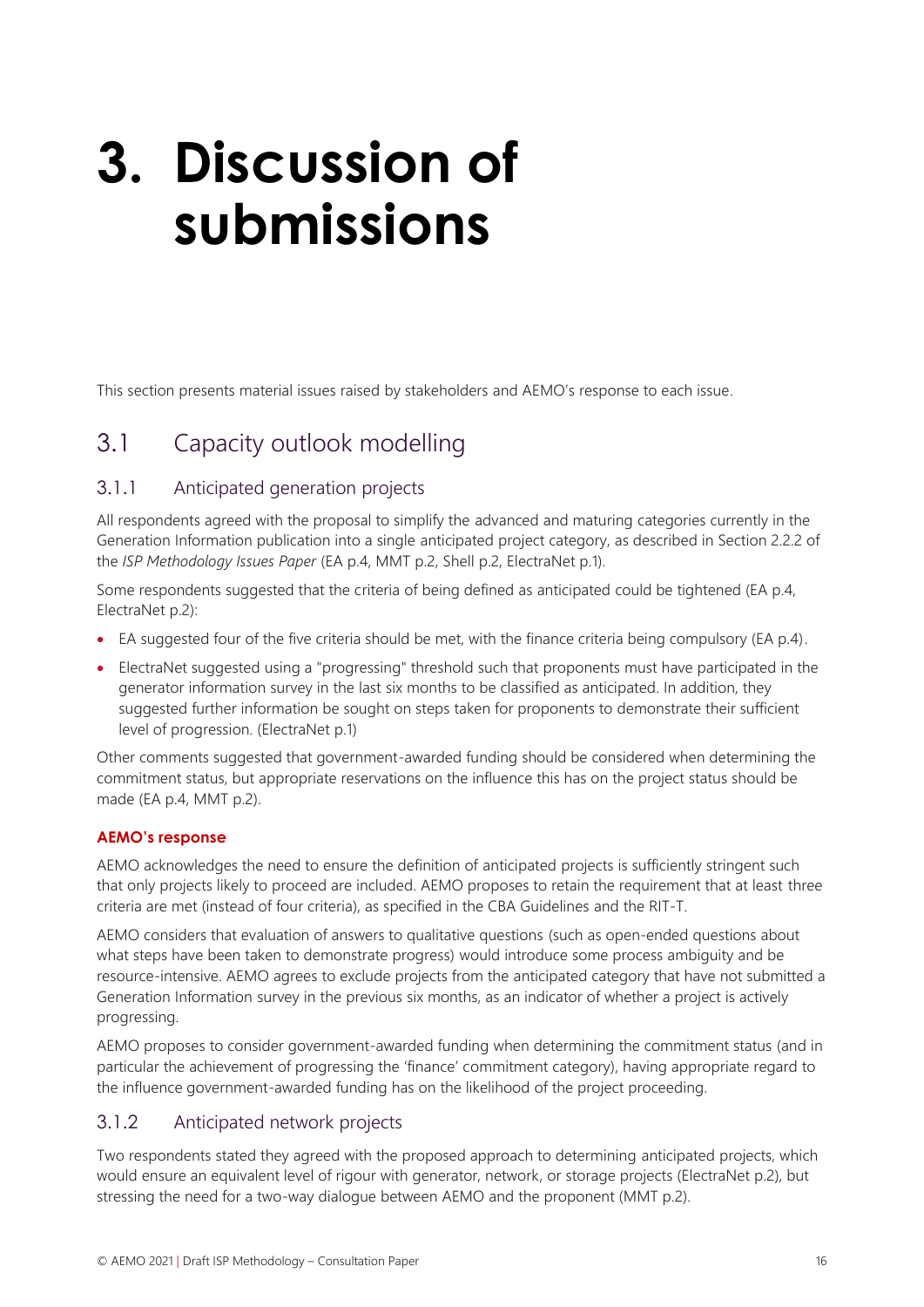Shell said the *Draft ISP Methodology* should define what is meant by "highly likely to proceed".

The Consumer Panel noted that the question outlined in the Issues Paper, "Do you agree with AEMO's approach to determining anticipated network projects for the ISP?", is difficult to answer without specific examples.

#### **AEMO's response**

AEMO agrees that dialogue between AEMO and the proponent is important to understand the status of the project.

AEMO intends to use the project commitment criteria and process described in the CBA Guidelines (and the RIT-T Instrument) to make decisions on whether a network project is highly likely to proceed.

The *Draft ISP Methodology* provides the detail regarding this approach, in Section 2.3.8.

#### 3.1.3 Seasonal ratings

There were varied responses to the proposed approach to seasonal ratings (described in Section 2.2.2. of the *ISP Methodology Issues Paper*) which includes the application of a "typical" summer rating in addition to the 10% probability of exceedance (POE) summer and winter ratings. Some stakeholders supported the proposed approach (ENA p.3), whereas others suggested a need to consider capacity factors with renewables rather than just total available generator capacity (MMT p.3), and requested further transparency around the difference between the 10% POE summer derating and typical summer rating, as well as the temperature and demand thresholds are that switch between the ratings (EA p.7/8).

#### **AEMO's response**

AEMO agrees with MMT that total generating capacity alone is not sufficient to capture expected VRE generation, but the actual contribution of VRE is captured in half-hourly production traces

With regards to the additional clarity requested by EA, AEMO has provided further explanation in the *Draft ISP Methodology* (see Section 2.3.7), and notes the description of seasonal ratings and the temperature thresholds applied are consistent with the approach consulted on for reliability forecasting applied within the ESOO.

#### 3.1.4 Reserve modelling

Responses to the proposed approach to reserve modelling included support for having the minimum capacity reserve levels generally set equal to the size of the largest generating unit and adjusting as needed to meet the reliability standard (Shell p.2,3), requesting clarity on how the peak demand duration events will be calculated (Shell p.4), consideration of generator forced outages (MEU p.2), and the role of DSP when assessing peak demand (MEU p.3)

Further clarity was also requested on the interactions between reserve modelling and the sub-regional model (Shell p.3).

#### **AEMO's response**

AEMO welcomes the comments provided and has taken steps to clarify processes to address these points.

AEMO has clarified in the *Draft ISP Methodology* (see Section 2.4.3) that the approach described by Shell is followed in AEMO's process. Peak demand events are calculated on a seasonal basis, and informed by ESOO modelling, which indicates the expected average duration of USE events in a region that is nearly achieving the reliability standard. The assumptions on forced outages are part of the IASR development process and will be consulted on in the June FRG, prior to publication of the Final IASR.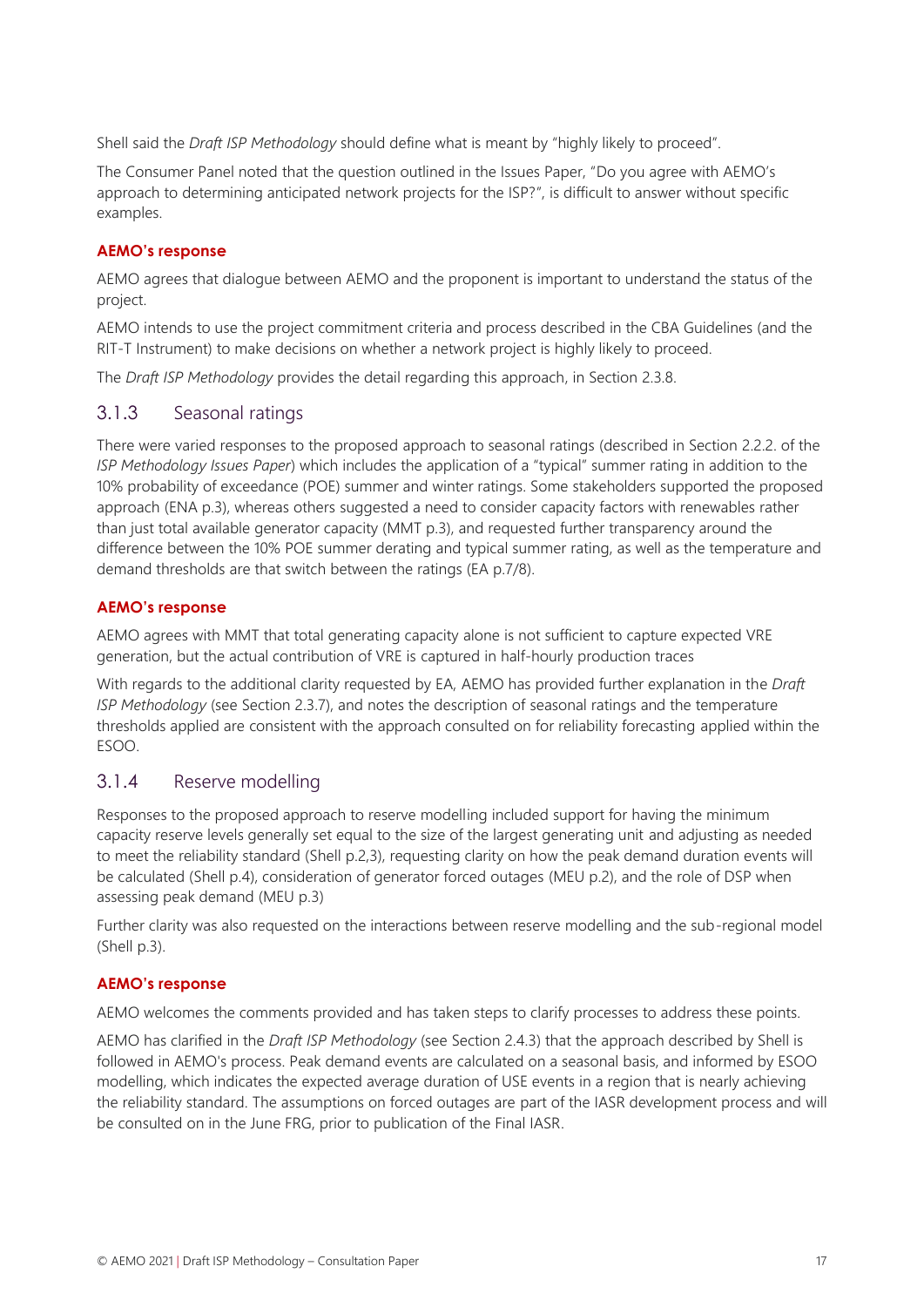AEMO confirms that it considers the role of DSP in meeting peak demand, but as part of the IASR development process rather than the ISP Methodology consultation process. For more information on this, please refer to the IASR consultation<sup>3</sup>.

AEMO has further clarified in the *Draft ISP Methodology* that regional reserves are allocated to the sub-region that contains the RRN, with no reserve required in other sub-regions (but with sub-regions contributing to their regional reserve requirement subject to intra-regional transmission capabilities). Reliability continues to be assessed at a regional level in time-sequential modelling.

#### 3.1.5 Firm contribution factors for VRE and storage

Responses for this topic included support for moderating firm contribution factors to peak demand for VRE (EA p.10) and storage (EA p.10, Snowy Hydro p.2), and the view that this should also apply for behind-the-meter storage and VPPs (EA p.10). Submissions also provided some disagreement with the proposed approach, suggesting instead having a defined time period that is, in the new market, "time slot" bids have to be for both capacity and a time period of availability) (MMT p.3).

TasNetworks suggested reconsidering contribution factors once interconnectors are commissioned (TasNetworks p.2). Snowy Hydro discussed other factors such as predictability, capacity over time, location, and the ability of the resource to match load (Snowy Hydro p.2). Shell suggested matching historical traces for regional system demand and actual calculated VRE output (Shell p.3).

Origin posed the option of a monthly renewable capacity outlook or a derating on renewable capacity based on projections of delivered energy adjusted for longer commissioning times (Origin p.1). Shell and MEU noted concern over the use of the 85<sup>th</sup> percentile level of outputs (Shell p.3, MEU p.2).

Specifically on storage, TasNetworks suggested better incorporating uncertainties for storage devices. (TasNetworks p.2). Hydro Tasmania took a view that running scenarios with a longer and shorter foresight window to account for the impacts of sudden demand and VRE changes would be a positive development (Hydro Tasmania p.3). GE argued for further consideration of the role storage can play in providing predictable load (GE p.1,2). Snowy Hydro suggested further consideration of the New South Wales Infrastructure Roadmap and how it relates to storage (Snowy Hydro p.2).

EA and Shell sought further information on the operational limits used to reflect technical constraints in the models (EA p.7, Shell p.2).

#### **AEMO's response**

AEMO thanks EA for the suggestion to apply the proposed approach to behind-the-meter storage and VPPs and has incorporated this into the approach described in the *Draft ISP Methodology* (see Section 2.4.3).

AEMO's proposed approach is an attempt to reflect the contribution of storage during specified time slots. The modelling requires a single seasonal value as a proxy for a full reliability assessment, and it is unclear how a timeslot could be used for this approach. The actual capability and operation of storage is then considered in the full optimisation, which considers more than just the reserve requirements to satisfy reliability criteria. Further analysis of the role of storage in providing flexibility over different timeframes such as consecutive hot days is part of the full optimisation in the capacity outlook and time-sequential models.

AEMO acknowledges that the proposed methodology for applying assumptions regarding an assumed degree of foresight is an imperfect solution, but does not currently consider that there is a reasonable alternative approach for the consideration of forecasting uncertainty within the least-cost optimisations. The role of storages in managing minimum load is considered in the optimisation which allows storage to charge during these periods.

AEMO will seek to determine an optimised development of storage that meets the objective in the New South Wales Infrastructure Roadmap.

<sup>3</sup> A[t https://aemo.com.au/consultations/current-and-closed-consultations/2021-planning-and-forecasting-consultation-on-inputs-assumptions-and](https://aemo.com.au/consultations/current-and-closed-consultations/2021-planning-and-forecasting-consultation-on-inputs-assumptions-and-scenarios)[scenarios.](https://aemo.com.au/consultations/current-and-closed-consultations/2021-planning-and-forecasting-consultation-on-inputs-assumptions-and-scenarios)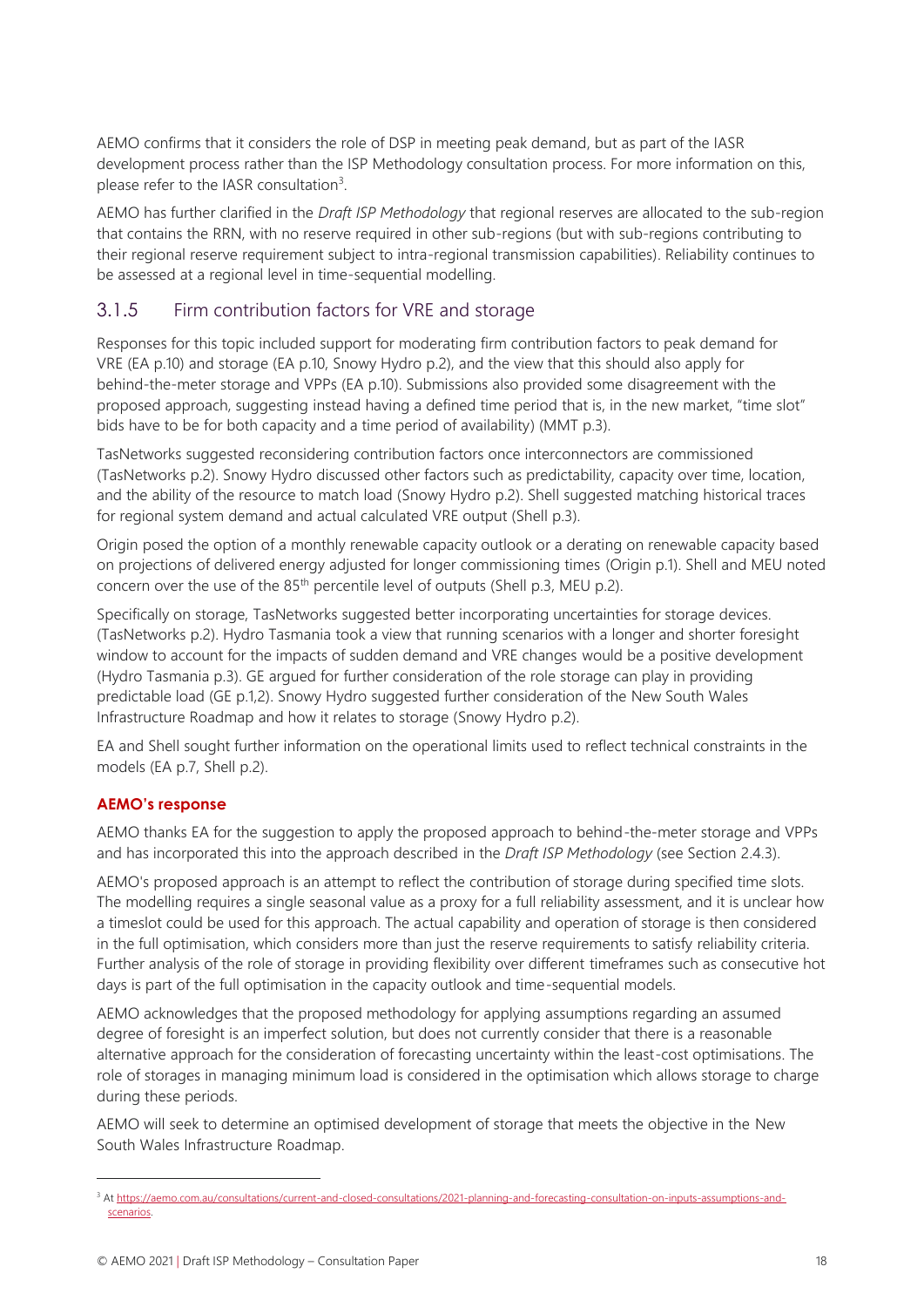Incorporating the impact of the contribution from VRE in other regions to reliability in a given region is challenging, however the approach does consider the potential to share excess reserves between regions. In essence, the method proposed uses an approach which matches demand and VRE output. However, this needs to be distilled into a single contribution as a percentage of capacity that can be applied in the firm capacity calculation. The development of VRE is an output of the model which is an annual decision within the model, and therefore assuming some form of commissioning profile beyond the applied build limits is not feasible. This development uncertainty is likely more important for short-term considerations such as in reliability forecasting.

As outlined in Section 2.4.3 of the *Draft ISP Methodology*, AEMO is not proposing to continue with the 85th percentile approach.

AEMO has provided further detail in the *Draft ISP Methodology* (see Section 2.4.7) to clarify the approach of operational limits.

#### 3.1.6 Plant operation and retirements

Some respondents provided views on how the capacity outlook model should consider coal operation and retirements. These included consideration of economic and environmental factors (TasNetworks p.1, 2 and MEU p.2) that could lead to earlier than assumed retirements (MMT p.1).

EA noted multiple model limitations which understated the need for dispatchable capacity and placed a heavy reliance on pumped hydro energy storage (PHES), including limited consideration of externalities such as the RRO or contract markets, and a lack of consideration of ancillary service requirements and spot price outcomes (EA p.5, 6).

#### **AEMO's response**

AEMO's approach to generator retirements includes economic considerations to account for the potential for coal retirements based on revenue sufficiency outcomes. Any projected retirement will also consider what may be required as a replacement.

As noted in the previous section, AEMO acknowledges that there are many complexities and interactions that affect the operation and development of generation in the NEM, which include considerations such as contract markets. As a consequence, it is not possible to include all factors in ISP modelling at this time.

For example, the impact of financial considerations such as system restart ancillary services (SRAS), contract markets, and the interaction with the RRO, and the role of generation and storage within portfolios, are extremely complex and beyond the scope of what can be considered in this analysis. AEMO will endeavour to incorporate spot price outcomes in the determination of economic coal closures, but the other considerations are beyond what can currently be considered in the ISP.

AEMO also acknowledges that ancillary service requirements and potential revenue from new system services are a potential factor, but are not able to be incorporated at this time. Furthermore, the impact of the interim reliability measure is not required to be met in the ISP modelling, which remains focused on the reliability standard. The firmness of the interconnectors will be assessed on a physical basis rather than from a financial perspective.

#### 3.1.7 Sub-regional topology

There was broad agreement with the proposal to move to a sub-regional capacity-outlook modelling approach (EA p.8, Origin p.1, GE p.2, Shell p.3, MEU p.3).

Feedback on the sub-regional structure generally included:

- Ensuring the appropriate balance between computational complexity and accuracy (EA p.8).
- Concern that the move to sub-regions might reduce the granularity in regions that have not changed (Hydro Tasmania p.3).

Feedback on the development of sub-regional inputs included: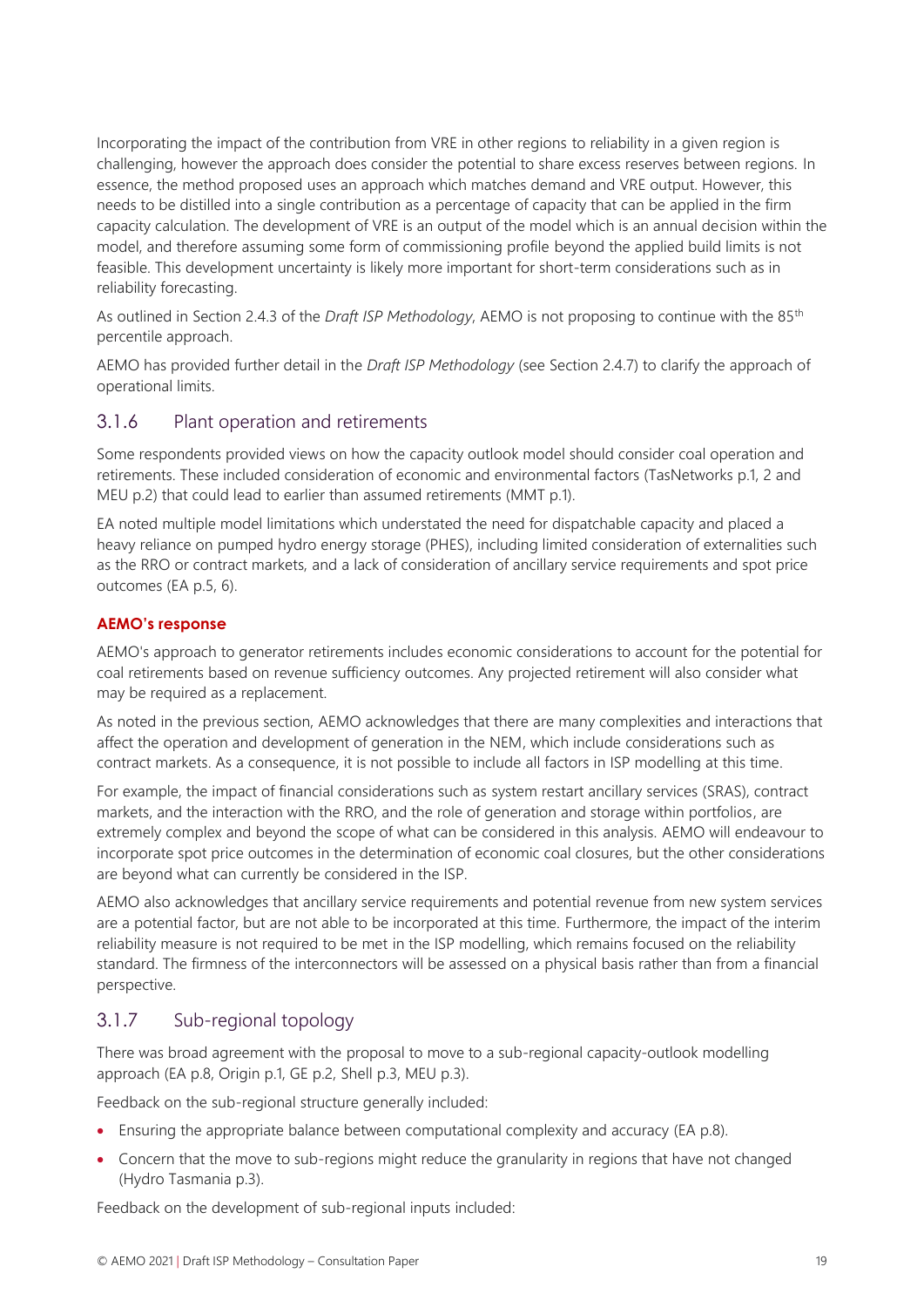- Confirmation of the reconciliation between sub-regional and regional demand forecasts (Shell p.3, Hydro Tasmania p.5) and loss factors (MEU p.3).
- Appropriate consideration of peak demand potential occurring at different times in the sub-regions (MEU p.3).
- Seeking further granularity on the approach for forecasting sub-regional inputs (Origin p.1).
- Considering the interaction with necessary changes to the load/VRE/distributed energy resources (DER) chronology assumptions (EA p.8).
- Views around the sub-region locations requiring more thought and the view that some end users will provide voluntary load shedding with high prices (MEU p.3).
- A proposal to consider quarters as an interval to improve the representation of network transfer limits at times of peak demand (EA p.8).
- More consideration in the *Draft ISP Methodology* of the potential for generator runback or tripping schemes, energy storage, or dynamic reactive support to enhance network transfer capability (Shell p.6).
- A recommendation for using monthly or seasonal day and night limits, and for summer applying 10% POE and typical summer temperature value similar to how thermal limits are applied (Shell p.4).

Additional stakeholder considerations included:

- Noting some concern about potential inefficient investment if GPG is restricted due to a lack of infrastructure (Shell p.4).
- Consideration of thermal and storage development and intra-regional transfer capacity (MEU p.3).
- The modelling should forecast and incorporate clamping events so as not to overestimate the benefits of increased interconnection (Origin p.1).

#### **AEMO's response**

#### **Sub-regional structure**

AEMO has proposed a sub-regional structure that maximises the value of increased granularity and model transparency on key sub-regional influences without needing to significantly reduce complexity or granularity in other areas. The topology reflects potential emerging intra-regional transmission limitations, and this may evolve over time as conditions change.

#### **Sub-regional inputs**

AEMO has provided additional detail in the *Draft ISP Methodology* (see Section 2.3.2) on how sub-regional inputs are forecast. AEMO can confirm that the sub-regional demand traces are based on the regional demand traces, and when aggregated, exactly match regional demand. The sub-regional demands are informed by connection point data but cannot be built entirely from connection point forecasts as AEMO's connection point forecasting approach does not extend for the entire ISP horizon. Any USE is calculated at a regional level. Reserves are also specified for each region, but take into account sub-regional transfer limits.

Sub-regional inputs will be detailed within AEMO's Final IASR. The *Draft ISP Methodology* provides clarity on how the inputs are included in the ISP modelling. AEMO's approach for sub-regional load accounts for the varying uptake of DER across different sub-regions, and this will be detailed in AEMO's Final IASR.

With regards to load shedding, the *Draft ISP Methodology* provides more detail on the DSP assumptions, which take into account the voluntary load shedding (see Section 2.3.7).

AEMO's objective in the specification of network limits is to best represent physical capabilities, particularly understanding how this might vary at times of extreme peak compared to more typical conditions. This is separate to any consideration of financial contracts.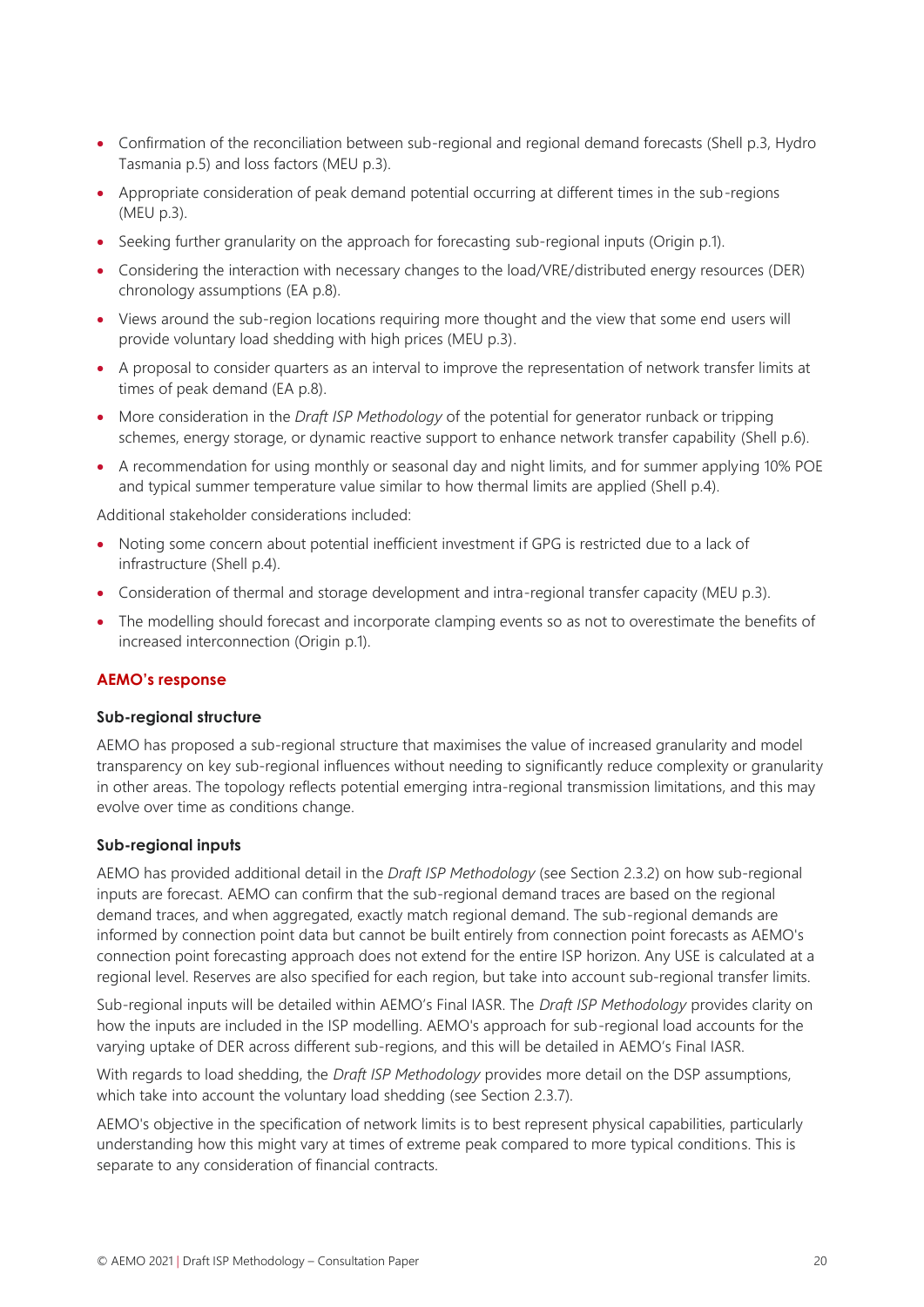AEMO ensures that an extensive set of network and non-network options are available in the ISP project list for selection, including high voltage direct current (HVDC), high voltage alternating current (HVAC), and virtual transmission lines. Each option is often a combination of several augmentations, including special protection schemes and appropriate dynamic reactive support. Furthermore, a level of runback schemes for generators is considered in each renewable energy zone (REZ) when developing REZ network expansion options.

It is important that transmission limits between sub-regions are representative of the network capability. AEMO has considered suggestions to determine network capacity seasonally, quarterly, based on time-of-day, and during peak or off-peak conditions. All these options are improvements on the previous static approach. Based on this feedback, and discussions with proponents, AEMO proposes to align the conditions used to assess network capacity with the conditions used to assess generation capacity (that is, summer peak, summer typical, and non-summer typical). Reference temperatures to be applied to these conditions are sourced from the *ESOO and Reliability Forecast Methodology*<sup>4</sup> .

#### **Other considerations**

With regards to concerns raised on the potential for inefficient investment if GPG were to be restricted due to a lack of infrastructure, AEMO applies constraints on new entrant technologies to avoid inefficient investment. For example, to improve model granularity AEMO uses iterative modelling (such as from single-year snapshots – see Section 2.4.4 of the *Draft ISP Methodology*) as much as possible to eliminate candidate development options that are not efficient in that scenario. By filtering out these options, increased model granularity is available to enable the most economically efficient solutions to be identified.

In considering intra-regional limitations more directly within the capacity outlook model, the new approach allows for a more complete consideration of the interactions between the development of generation and/or storage development and intra-regional transmission capacity.

While AEMO's long-term models are not currently capable of considering clamping effects, if needed, AEMO will consider the potential for clamping as a qualitative assessment.

#### 3.1.8 Interconnector losses

Stakeholder responses to the proposed approach regarding transmission losses stated interconnector losses should reflect the existing regional Forward-Looking Transmission Loss Factors (FLLF) methodology and be based on power system modelling of new transmission projects (EA p.8). Differing views were provided on whether this should be calculated a regional or sub-regional level (EA p.8, MEU p.3).

#### **AEMO's response**

AEMO proposes to maintain a regional approach to modelling losses (i.e. losses are calculated between regional reference nodes and generator MLFs are referenced to the RRN), for the following reasons:

- An inter-regional loss representation provides a reasonable representation of losses in the transmission network, and sub-regional augmentations can still influence those loss equations.
- Modelling losses between existing regions is consistent with the published FLLF methodology<sup>5</sup>, so this approach is consistent with how losses are presently accounted for in the NEM.

#### 3.1.9 Hydrogen methodologies

A variety of amendments to the proposed approach in the *ISP Methodology Issues Paper* were suggested by stakeholders, including use of a separate optimisation model to determine hydrogen demand and location (Origin p.1), locating hydrogen production facilities at retiring power station sites (MMT p.4), focusing firstly

<sup>4</sup> A[t https://www.aemo.com.au/-/media/files/electricity/nem/planning\\_and\\_forecasting/nem\\_esoo/2020/esoo-and-reliability-forecast-methodology](https://www.aemo.com.au/-/media/files/electricity/nem/planning_and_forecasting/nem_esoo/2020/esoo-and-reliability-forecast-methodology-document.pdf?la=en)[document.pdf?la=en.](https://www.aemo.com.au/-/media/files/electricity/nem/planning_and_forecasting/nem_esoo/2020/esoo-and-reliability-forecast-methodology-document.pdf?la=en)

<sup>5</sup> See AEMO, Forward-Looking Transmission Loss Factors, December 2020, a[t https://aemo.com.au/-/media/files/electricity/nem/security\\_and\\_reliability/](https://aemo.com.au/-/media/files/electricity/nem/security_and_reliability/loss_factors_and_regional_boundaries/forward-looking-loss-factor-methodology.pdf) [loss\\_factors\\_and\\_regional\\_boundaries/forward-looking-loss-factor-methodology.pdf.](https://aemo.com.au/-/media/files/electricity/nem/security_and_reliability/loss_factors_and_regional_boundaries/forward-looking-loss-factor-methodology.pdf)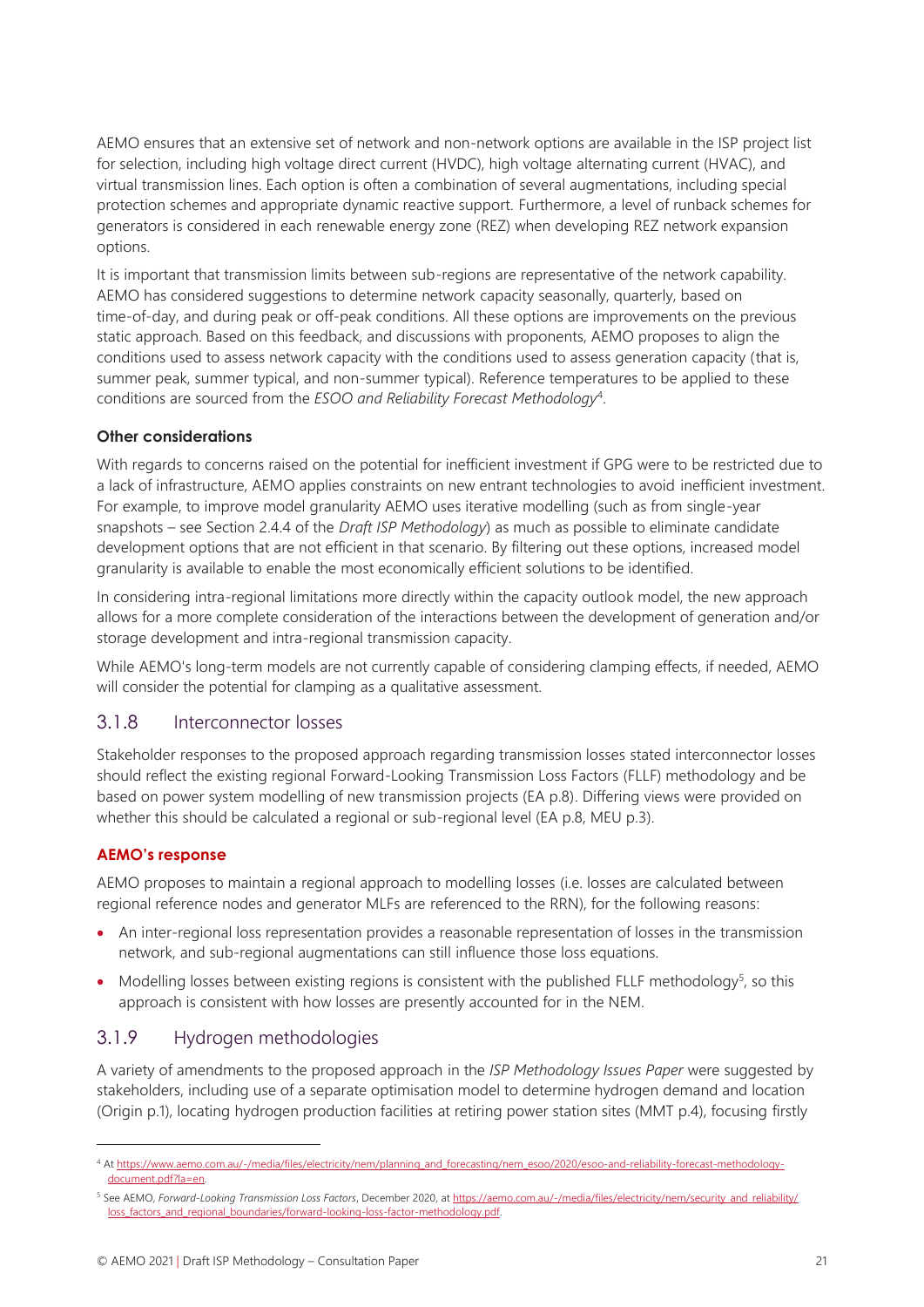on hydrogen as a renewable storage medium and less so as an export, along with blue hydrogen which is cheaper to produce (MMT p.5), and modifying the capacity adequacy model to include hydrogen electrolyser capacity (Shell p.5).

Respondents also sought further clarification on areas such as the methodology used to determine the location and size of electrolyser plants, including suggestions that adding hydrogen to natural gas in blended pipelines may lead to pipeline embrittlement, a need for pressure reduction, and a reduction of transport capacity of the pipeline (TasNetworks p.2, Consumer Panel p.6, MEU p.3).

Some stakeholders noted that appropriate weighting should be given to the Export Superpower scenario (EA p.10, Shell p.6), cautioned against over-reliance on hydrogen demand as an exogenous input (TasNetworks p.2), and requested further information on how water and transport are considered in the modelling (CP p.6).

#### **AEMO's response**

AEMO's more detailed methodology regarding hydrogen's inclusion in the ISP is provided in the *Draft ISP Methodology* (see Section 2.5).

The proposed approach provides a balance in determining the scale and location of hydrogen production. The scale of demand is exogenous, and capacity of installed electrolysers is optimised. AEMO is considering placement of electrolysers next to ports or RRNs; this will require REZ and network developments that can appropriately service these new large electrical loads. The proposal to locate at power station sites has merit, and is something AEMO will consider for subsequent ISPs.

AEMO assumes that for storage via linepack, hydrogen could only be stored in distribution pipelines, which are low pressure.

A focus on green hydrogen production has been taken so the scenario is able to explore the most impactful outcome. In response to the comment on hydrogen as a renewable storage medium, this is captured to some degree through the way hydrogen demand is specified as flexible within monthly periods, as described in Section 2.5.2 of the *Draft ISP Methodology*.

AEMO is intending to consult on the scenario weightings later in 2021 (see Section [3.5.5\)](#page-31-0) as more information becomes available that could inform views on the relatively likelihood of scenarios.

Water and transport locations are considered by limiting the number of possible hydrogen production locations to either the RRNs or the ports.

#### 3.1.10 Other general comments on the capacity outlook model

Three respondents requested clarity/sought amendments to the interactions between the models. Specifically:

- EA requested clarity on the settings in the three variants of the capacity outlook model and what gets passed between them, and how they reconcile with the separate Integrated Model (IM) and Detailed Long-Term (DLT) model, as well as suggesting further exploration of the rolling reference years methodology, as EA considers this a potentially material influence. EA also sought clarity on the objective function for determining the most cost-effective trajectory for generation, storage, network investments, and retirement (EA p.7, 9).
- TasNetworks suggested combining the capacity outlook and time-sequential models when considering firm capacity requirements to better capture firm contribution between VRE generation, transmission requirements and the need for dispatchable capacity (TasNetworks p.2).
- Shell requested more detail on how the capacity outlook model operates, how approximations of time-sequential data are undertaken in the models, and how rounding from linearised build decisions for generation leads to a final decision on the selection of generation build. (Shell p.2).

More broadly, stakeholders sought further explanation on capacity expansion modelling. EA requested 'deep dive' sessions with stakeholders on a number of topics (EA p.7, 8):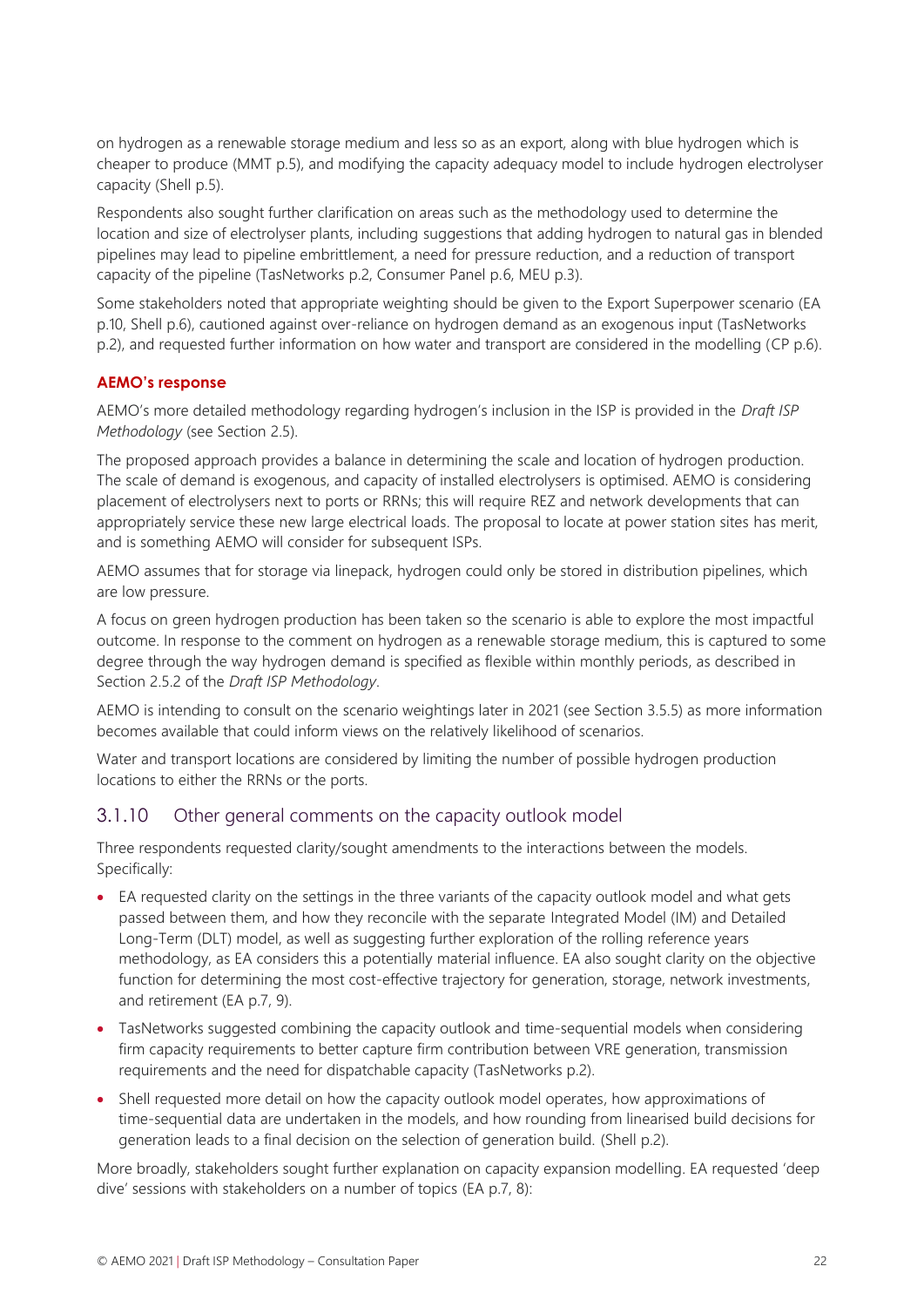- Further clarity on understanding load chronology assumptions (sampling versus fitted).
- VRE generation and DER participation profiles, chronology assumptions and how they represented and simplified, and whether any correlation to demand is maintained.
- Clarification on linearised transmission augmentations, how this is defined and reported on.
- Explanation of how the capacity expansion firm capacities for plant are adjusted for effective full forced outage rate).

Shell suggested that the linearised expansion model (REZ or other network expansion models) should factor considerations such as whether initial capacity of existing lines are considered for rebuilds, or whether the meshed network failing to deliver its nominal ratings is considered, and that it should be location-specific (Shell p.6).

#### **AEMO's response**

AEMO has provided further details in the *Draft ISP Methodology* on all the clarification requested here.

- The Single-Stage Long-Term (SSLT) model effectively replaces the IM that was used in the 2020 ISP (see Section 2.2 of the *Draft ISP Methodology*). AEMO continues to explore ways in which the capacity outlook modelling and time-sequential modelling can be better aligned, and combined where possible.
- AEMO has previously tested alternative rolling reference year starting points and found that they were not materially influencing outcomes. AEMO considers that not considering different weather patterns is not appropriate, and is therefore seeking feedback on any alternative approaches, or in understanding what approach could be taken if the choice of sequence is significant. AEMO will conduct further testing on this as part of the ISP, as detailed in Section 2.3.5 of the *Draft ISP Methodology*.
- The objective function used is to minimise the discounted total cost within each simulation, where the 'total system cost' includes capital expenditure for new generators, fixed operation and maintenance costs, variable operation and maintenance costs, rehabilitation costs due to generator retirements, fuel costs, costs of USE and DSP, and costs of network development (inter and intra-regional augmentations). Alternative transmission development paths are compared through comparing individual simulations, using the approach described in the CBA section of the *Draft ISP Methodology* (see Section 5).

AEMO will consider appropriate levels of stakeholder engagement on modelling approaches after the release of the *Draft ISP Methodology*, and will assess whether the methodology provides the improved clarity on the methods used and the approach to model interactions that EA has requested from the *ISP Methodology Issues Paper.*

AEMO has provided further detail on the load chronology assumptions in the *Draft ISP Methodology* (see Section 2.4.2). AEMO has clarified in the *Draft ISP Methodology* that the correlation of VRE and DER profiles is conserved through the methodology applied for load chronology. Additional clarification on the intergerisation of linearised decisions has been added in the *Draft ISP Methodology* (see Section 2.4.6).

AEMO has provided further explanation of the REZ expansion process, including detailing the intra-regional augmentation study and option methodology, which includes consideration of load chronology assumptions (sampling versus fitted), VRE generation and DER participation profiles and chronology assumptions, how they are represented and simplified, whether correlation to demand is maintained, how linearised transmission augmentations are defined and reported on, and how the capacity expansion firm capacities for plant are adjusted for effective full forced outage rate (see Section 2.3.4 of the *Draft ISP Methodology*). Further breakdown of the range of transmission projects and costs associated with REZ network expansion will also be provided as part of the Transmission Cost Report demonstrating how these aspects are considered as part of the REZ expansion augmentation options.

AEMO has clarified the approach to firm capacity in that the seasonal capacities are multiplied by one minus the effective forced outage rate (EFOR) (see Section 2.3.7 of the *Draft ISP Methodology*).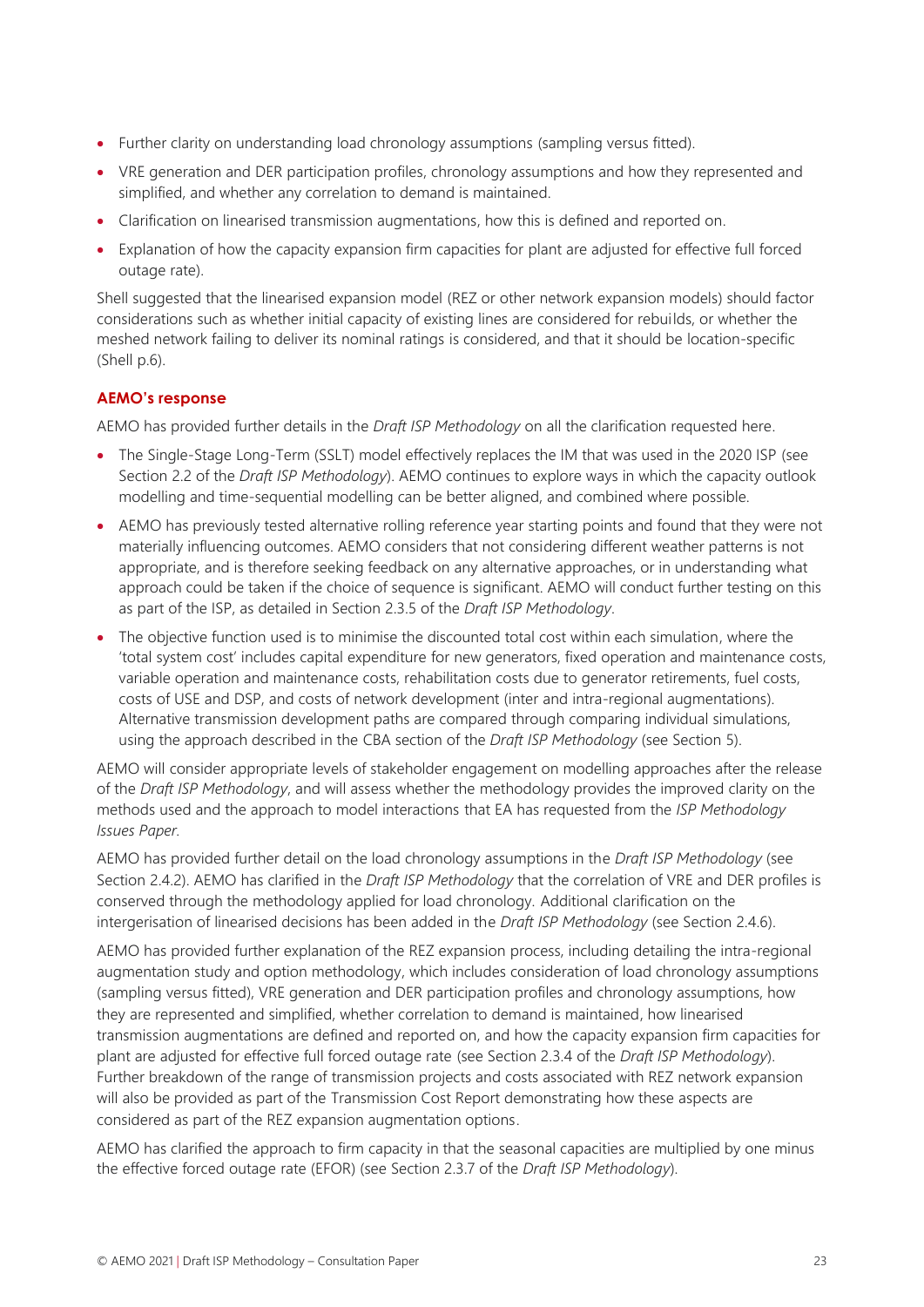#### <span id="page-23-0"></span>3.2 Time-sequential model

#### 3.2.1 Deep dive sessions

EA suggested AEMO could undertake 'deep dives' of how AEMO's time-sequential modelling accommodates the decisions of plant owners in terms of short run marginal cost (SRMC) and other bidding approaches, unit commitments, intertemporal constraints, and other complex validations (EA p.12).

#### **AEMO's response**

AEMO will engage further on modelling approaches after the release of the *Draft ISP Methodology*, which seeks to provide greater clarity on the methods used and the approach to model interactions.

#### 3.2.2 Changes in reserve margins

In the consumer advocacy forum, Havyatt Associates suggested investments should be tested through time-sequential market modelling, given changes in reserve margins depend on the reliability outcomes being pursued (CA, p5).

#### **AEMO's response**

AEMO has clarified in the *Draft ISP Methodology* how time-sequential modelling is used to refine the reserve margin assumptions (see *Draft ISP Methodology*, Section 2.4.3).

#### <span id="page-23-1"></span>3.3 Gas Supply Model

The ISP Consumer Panel took the view that the model seems simplistic, and queried how the model assesses the costs of a transmission augmentation to supply a gas shortfall, and how a net present value (NPV) analysis could be completed without this cost information (CP p.11).

Shell took the view that co-optimisation between gas and electricity is required to appropriately assess the trade-off between the two (Shell p.4).

#### **AEMO's response**

AEMO understands that, ideally, electricity and gas systems would be co-optimised. However, the computational complexity added by a co-optimisation approach would require significant simplification to be made of both markets, which would impact the ability to appropriately model key elements in the electricity systems such as VRE variability and storage chronology.

Due to this, AEMO no longer includes the Gas Supply Model as a core component of the ISP Methodology. The methodology for the gas adequacy assessment performed for the *Gas Statement of Opportunities* (GSOO) is contained with the GSOO's supporting methodologies. The *Draft ISP Methodology* now reflects that the gas supply model may be deployed (using this GSOO methodology) to validate the assumptions and impact regarding adequacy of gas infrastructure using the outcomes of the capacity outlook and time-sequential models.

#### <span id="page-23-2"></span>3.4 Engineering Assessment

#### 3.4.1 REZ methodologies

On the methodologies proposed for REZs, there were multiple responses:

• GE and Shell supported the penalty factor approach with soft land use limits (GE p.3); Shell suggested this should include the loss of productive output associated with the conversion of the land from its traditional use (Shell p.5).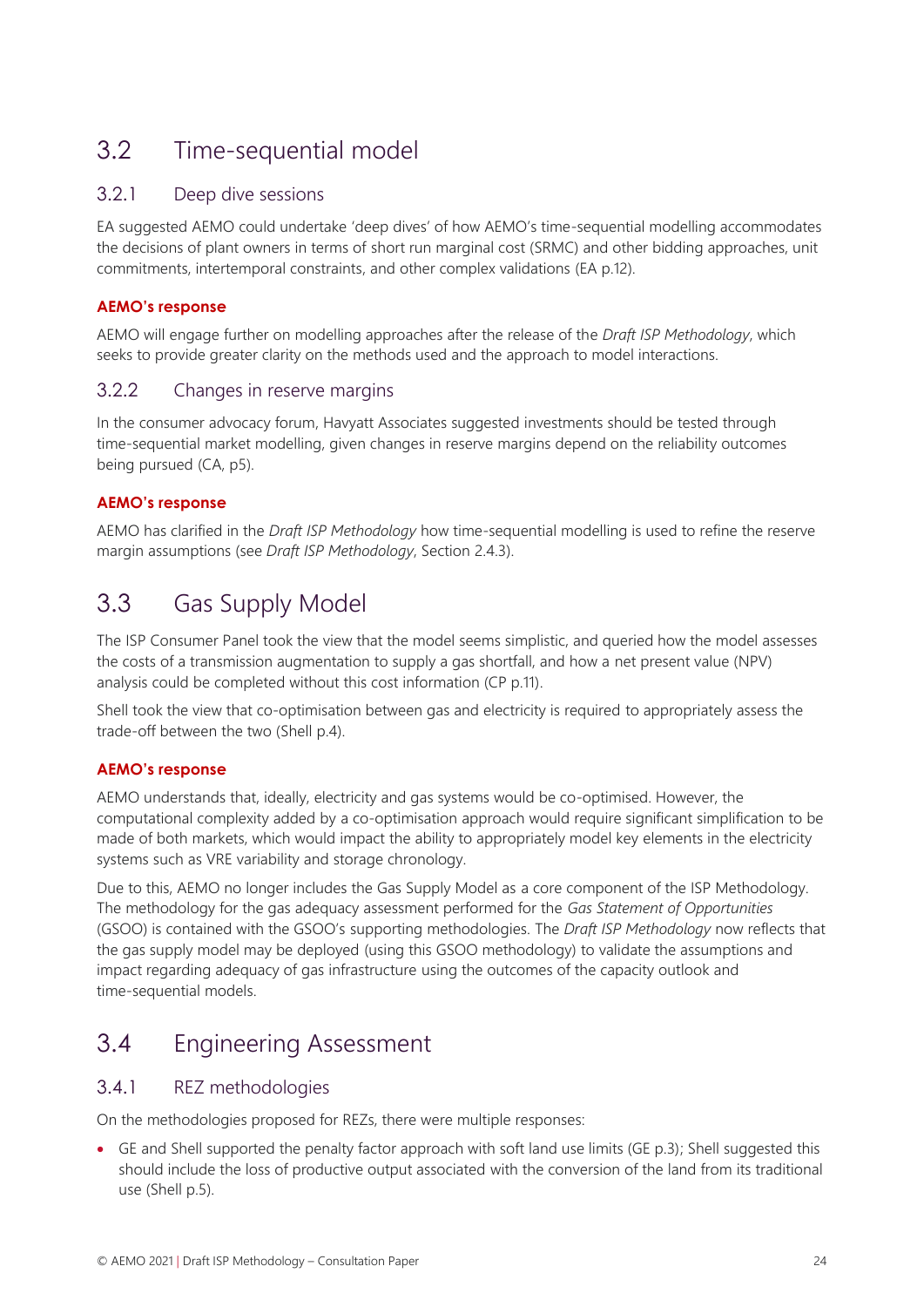- PIAC recommended that the methodology aim to develop an efficient level of network congestion and generation curtailment through the consideration of costs of additional network capacity, the impact of curtailed generation, and the alternatives options to curtailment, when considering network limits (PIAC p.2).
- ElectraNet proposed a specific formula to capture the relationship between the depth of storage and its ability to contribute to network congestion. ElectraNet also proposed constraints that model the impact of wind and solar diversity and local storage on transmission requirements (ElectraNet p.2).
- Regarding resource limits, Hydro Tasmania argued precedence should be given to real identified projects over generic modelled generation development options and proposed threshold tests (Hydro Tasmania p.7).

MEU argued the costs of networks to serve REZs should increase with capacity to the power 0.7, rather than linearly (MEU p.7).

#### **AEMO's response**

Taking these suggestions into account, AEMO proposes making the following improvements for REZ methodology, detailed in the *Draft ISP Methodology*:

- The inclusion of the soft limit and penalty factor for REZ resource limits.
- Moving to representing each REZ's transmission limit, to which generation in the capacity outlook model can be dispatched. This will accurately capture the benefits from diversity of wind and solar and an economic valuation of curtailment. AEMO will no longer use the previous approach of approximating a REZ hosting capacity.

AEMO considers that the approach of linearising cost is more appropriate due to the iterative way the augmentation cost is developed; the linearised cost is derived from an appropriately sized network augmentation, which is specific to the REZ in question. To select the appropriately sized network augmentation, AEMO undertakes iterative modelling so the right REZ expansion cost is used (see *Draft ISP Methodology*, Section 2.4.6).

#### 3.4.2 Power system security

Responses to matters for consideration relating to power system security costs included broad agreement with the proposed approaches (TasNetworks p.4), consideration of the economic benefits of network support and control ancillary services (NSCAS) delivered by an ISP project (TasNetworks p.4, Hydro Tasmania p.11)), and using fast-start capacity on a regional basis in addition to available frequency control ancillary services (FCAS) resources, which could be used for ramping (Shell p.6).

Specifically for system strength, respondents agreed with the proposed approach (MMT p.7, EA p.11), but argued a clear view of install requirements and costs across all scenarios is needed (EA p.11). Other points raised include the suggestion that consumers should bear the costs associated with system strength costs (MEU p.7), and a more proactive approach engaging with equipment manufactures and participants could lead to a more least-cost approach (Shell p.5).

With regards to ramping/operational reserves, Hydro Tasmania recommended a range where batteries are not discharged under 20% and above 80% when considering charge and discharge characteristics (Hydro Tasmania p.11).

Further clarity was sought on VRE ramp rates (Hydro Tasmania p.5, MEU p.7, EA p.12).

#### **AEMO's response**

AEMO proposes to model known NSCAS limitations/operational measures if triggers for using the NSCAS services are able to be calculated for use in market modelling, and where these could materially influence dispatch of generation with the energy market. Where augmentations remove the requirement for the NSCAS, then this will also be included. AEMO does not propose to undertake detailed NSCAS specific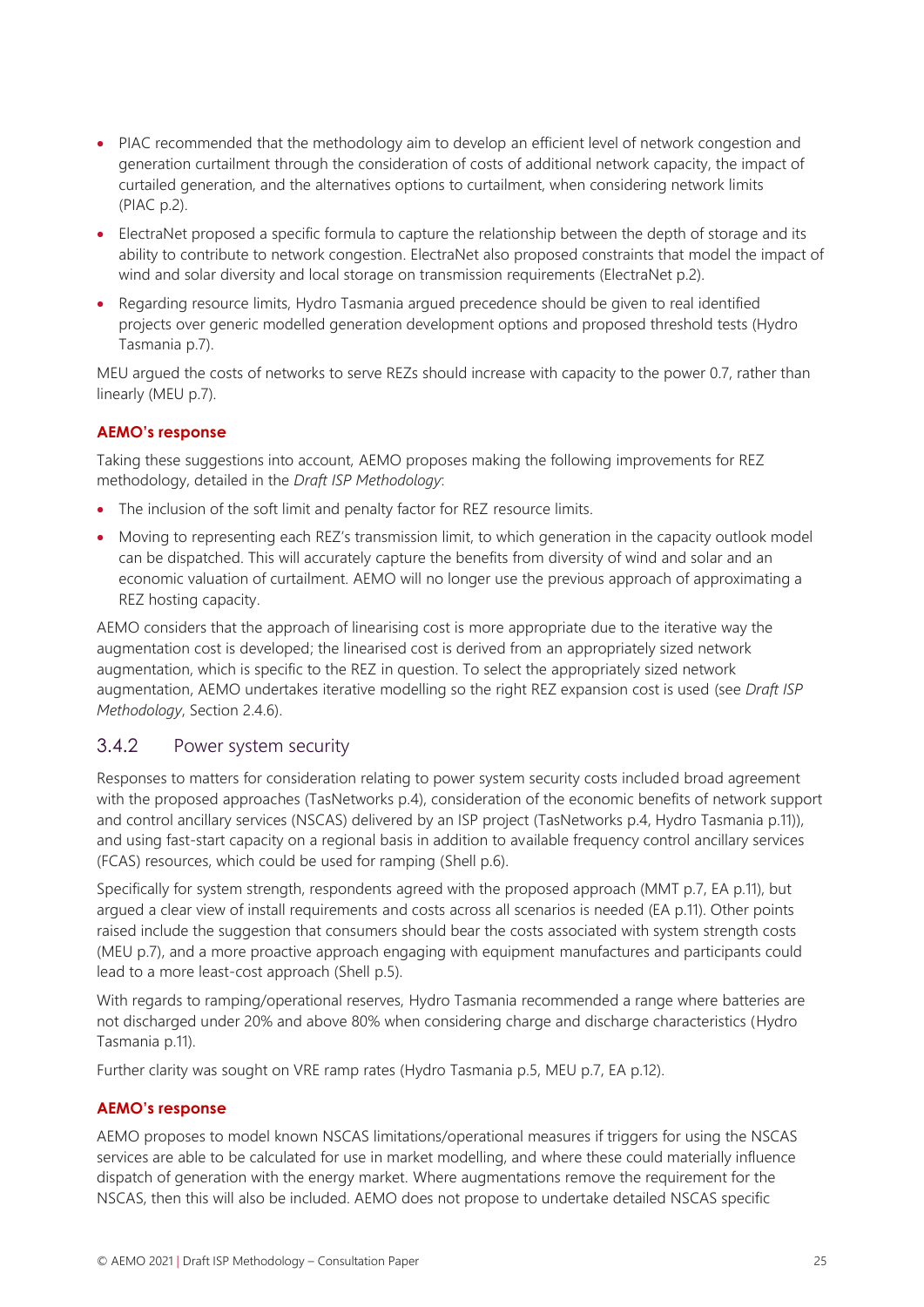cost/benefit analysis; rather, any calculated benefits will be amalgamated into the overall benefits calculation, and would need to be on a case-by-case basis. AEMO considers benefits of reduced FCAS costs are better assessed as part of detailed studies during the regulatory investment stage.

AEMO proposes to expand on the system strength reporting to include install costs across all scenarios as part of the draft and final ISP.

Allocation of costs to different parties is not an aspect that the Rules or CBA Guidelines contemplate for development of the ODP outcome of the ISP. The ISP instead looks to ensure all costs are accounted for and minimised.

AEMO agrees that engagement with equipment manufacturers is vital in understanding the capabilities and costs of new equipment, and will continue to engage with manufacturers on an ongoing basis. Costs associated with system strength have been calculated on the basis of ensuring relevant costs (and potential benefits) are captured, and to allow proponents to assess if there are opportunities for the implementation of technologies other than proven ones. The system strength calculations and costs are necessarily high-level calculations only. The inclusion of some system strength costs to generator connection costs in locations with already low system strength means the model can take representative costs for system strength remediation into account when optimising the location of planting of generation.

AEMO has clarified that it will rely on results from ongoing studies to inform the need for any additional ramping limitations or headroom requirements as a result of high levels of VRE.

AEMO has clarified that the assumptions for battery storage is provided for the usable capacity, which does take into account some amount of unusable storage capacity.

AEMO is engaging with plant operators to explore the reasonableness of modelling assumptions used in the ISP.

#### 3.4.3 Infrastructure delivery/costs

Multiple respondents provided views on the sequencing of projects to minimise costs where possible (ENA p.2, GE p.3, CP p.5, MEU p.7, CA p.5, EA p.11). Specifically:

- ENA suggested AEMO should consider sensible sequencing of projects and seek to smooth delivery costs, noting funding will be required if necessary to ensure this can be achieved (ENA p.2).
- GE stated they agree with the general principle of smoothing project delivery over a longer timeframe to alleviate potential capacity constraints and benefit from learning curve effects. (GE p.3).
- CP noted it encourages consideration of project staging and sequencing to smooth out the demand for new transmission infrastructure, to lower construction costs (CP p.11).
- MEU argued that multiple transmission projects occurring at the same time should be minimised, as concurrent projects will increase costs, and also that liaison with governments should be implemented to coordinate with other non-NEM infrastructure projects. (MEU p.7).
- The EUAA shared the view that appropriate sequencing of projects will potentially save consumers money by avoiding over-investment (CA p3). EUAA also suggested stronger requirements for accurate capital expenditure (capex) estimates would improve the ISP, and that the ISP should have an ongoing feedback mechanism to incorporate changing estimates (CA p.3).
- EA suggested AEMO should determine a form of 'industry effort index', to highlight the annual profile of connections needed to be processed over the various scenarios, to identify material and prolonged capacity release and hold points for both interconnector upgrades and generation projects (EA p.11). In addition, they suggested project timing could be informed by analysis conducted by AEMO that demonstrates how appropriately coordinated state investment targets can be aggregated and optimised across the NEM (EA p.12).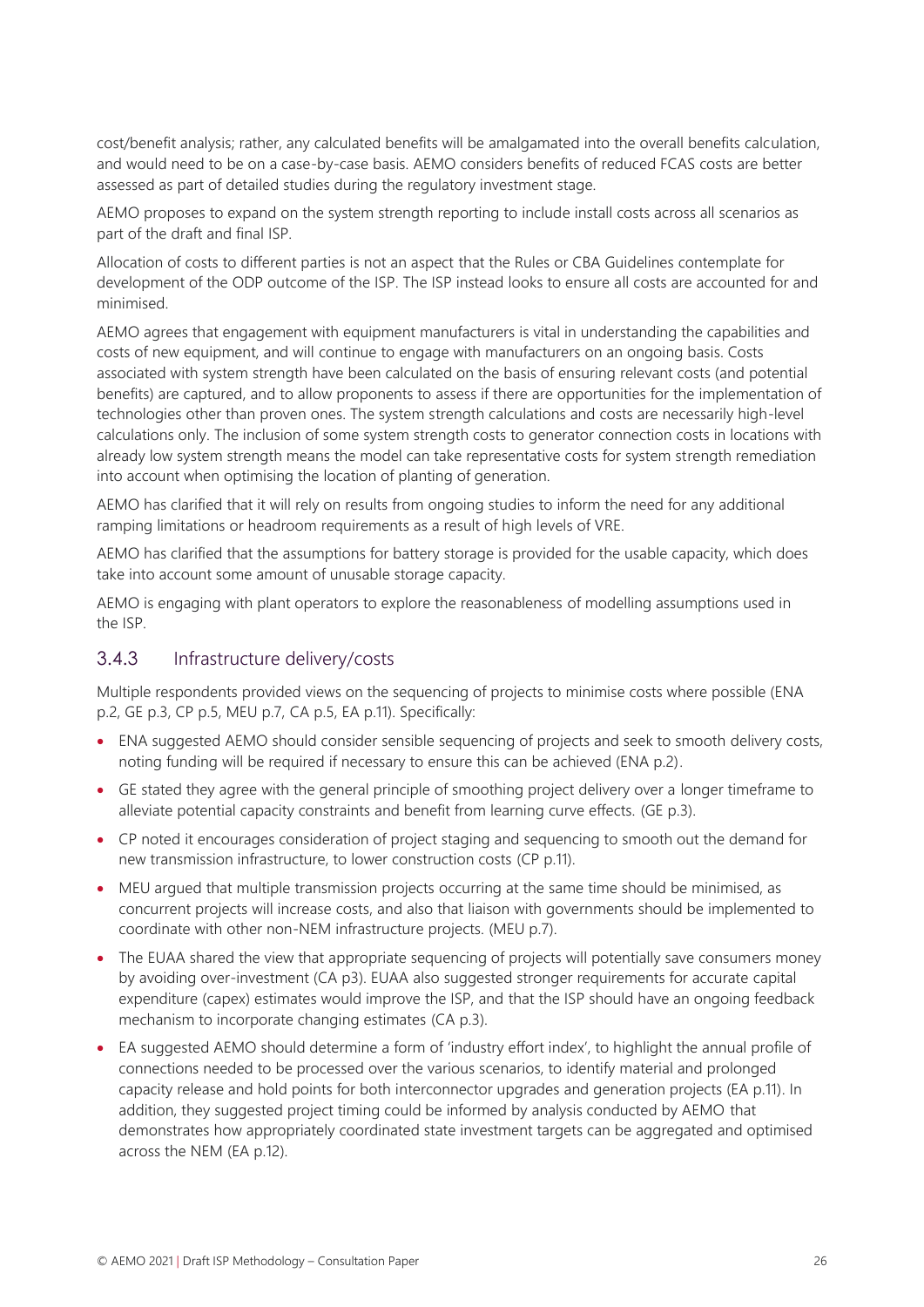#### **AEMO's response**

AEMO agrees that the sequencing of projects to smooth project delivery is something that should be considered, however it is a complex problem. AEMO is collaborating with Infrastructure Australia and University of Technology Sydney to understand the labour and materials requirements of generation and transmission construction based on the 2020 ISP. While the coordination of project delivery is outside of AEMO's scope, AEMO will consider options to assess the implications of project smoothing on the ISP. This may be used to inform project planning by developers, governments, transmission network service providers (TNSPs), and market bodies.

AEMO agrees that more accurate capex estimates will improve the ISP, and to this end has established the Transmission Cost Database. AEMO is also developing the cost classification methodology to assess (and if necessary adjust) the TNSP estimates for more advanced projects, to ensure they are aligned with a consistent application of risk allowances. This has been discussed in the April Transmission Cost Workshop and will be outlined more fully in the *Draft Transmission Cost Report*.

#### 3.4.4 Distribution network considerations

There were three broad responses to the subject of how AEMO should consider regarding the interplay between distribution and transmission networks:

- Future collaboration between AEMO and distribution network service providers (DNSPs) is required to enable co-optimisation of investment, meeting demand, and providing system security services, and should be further incorporated into the ISP modelling (ENA p.3, CP p.11, PIAC p.2).
- Care should be taken to ensure data requirements for DNSPs are not too onerous (ENA p.3, EO p.1).
- DNSPs are best placed to understand the distribution network, therefore the ISP should not attempt overly complex distribution analysis (EQ p.2, TasNetworks p.4).

Other comments included a suggestion to include bottom-up scenario forecasts from DNSPs with key criteria clearly aligned to assist in overall integration of forecasting models and ensure all costs are considered (ENA p.3,4), and a request for AEMO to provide more clarity on how DER will be considered in the ISP (EQ p.2, MEU p.7, EA p.9).

#### **AEMO's response**

AEMO appreciates the ongoing engagement from DNSPs and the ENA. AEMO aims to explore how DNSP plans to accommodate high penetrations of DER can be leveraged to support power system operation and the development of the ISP. AEMO agrees that data requests to DNSPs should be proportionate and material to the primary ISP scope.

AEMO agrees that DNSPs are best placed to understand the distribution network, and does not intend to perform complex analysis of distribution networks or investment needs in the ISP. Instead, AEMO will rely on DNSPs continuing to plan their network and assisting AEMO in incorporating that information into the ISP.

#### <span id="page-26-0"></span>3.5 Cost benefit analysis

#### 3.5.1 Evaluation of costs and benefits

Two respondents provided views on AEMO's approaches to annuitising capital investments and terminal value:

- EA suggested the inclusion of a transmission costs terminal value and the ongoing benefits of those projects in the CBA, reflecting the need to recover costs from a potentially reducing customer base in some scenarios. Consideration should be given to how these treatments vary across scenarios (p. 12).
- The MEU did not support the annuity approach, instead arguing for generating an NPV for capital works, with a separate NPV for benefits (using two alternative discount rates). It stated that the NPV approach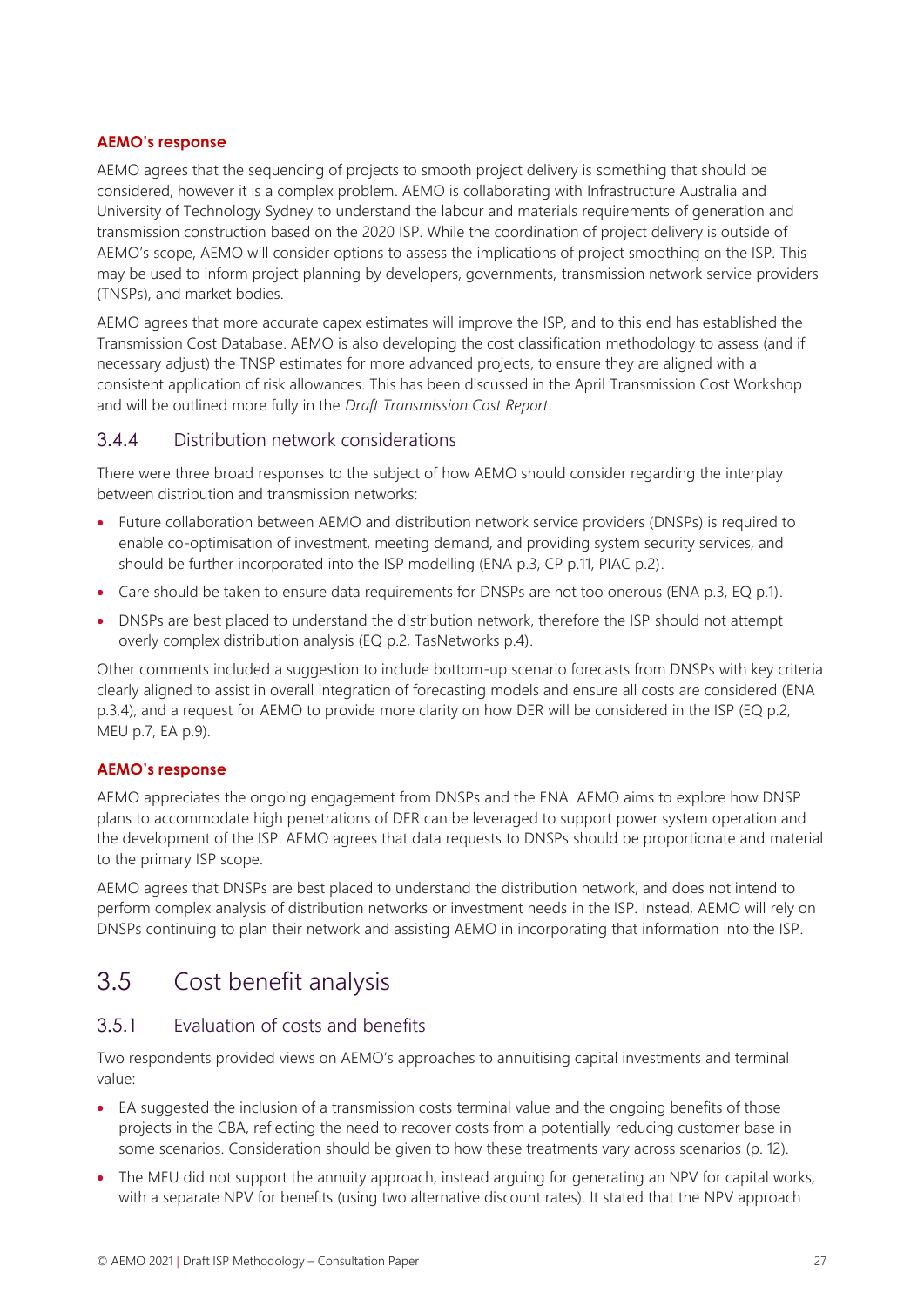effectively includes the terminal value (p. 5). The MEU also commented on the application of different discount rates more in the context of non-network versus network investments given their different risk profiles (p. 4).

AEMO also received verbal feedback from the ISP Consumer Panel that the approach to annuitising and terminal value would benefit from more clarity and detail.

#### **AEMO's response**

AEMO has provided more detail on the approach used for annuitising capital investments and the approach to terminal value in the *Draft ISP Methodology*.

With regards to the appropriate discount rate that should apply to the NPV component of the CBA analysis, AEMO has engaged external experts to inform this component of the IASR. Consultation opportunities for this work program will be detailed in the opportunities for engagement schedule<sup>6</sup>.

With regards to the appropriateness of the annuitisation method versus other methods, the following section provides clarity on AEMO's approach.

#### **Terminal value**

The ISP modelling will include many capital investments with different economic lives, many of which will continue past the end of the ISP modelling horizon. Applying an equivalent annual annuity approach is a common approach in capital budgeting that enables simple comparisons of assets with non-equivalent lives.

AEMO's approach is to only consider the annualised costs of these capital investments (as well as other annual costs such as fuel costs) until the end of the modelling horizon. This means that when comparing two different development paths, any differences beyond 2050 are effectively ignored. In other approaches, such as when capturing the up-front cost of an asset, the terminal or residual value of the asset must be accounted for to avoid an inherent bias away from capital-intensive assets near to the end of the modelling horizon.

The annuitisation approach is effectively equivalent to the terminal value or residual value approach, in accounting for project costs. Figure 5 below demonstrates an example with three project investments across the modelling horizon – which in itself is a simplification of the capacity outlook model's required optimisation, considering the volume of project investments (actionable projects, future projects and ISP development opportunities). The annuitisation approach provides equivalence to a terminal value/residual value approach without the need for more complex computational steps.

This approach avoids making assumptions on the ongoing benefits of project investments beyond the modelling period. This is equivalent to assuming that costs and benefits are balanced beyond the modelling horizon.

Importantly, AEMO has found in previous assessments<sup>7</sup> that the annualisation approach tends to be more conservative on benefits outcomes. AEMO has observed that forecasts of market benefits in the later years of the horizon are generally higher, so the annualisation approach is more likely to under-estimate total benefits for consumers in most instances by ignoring the continued benefits. For example, across many figures in Appendix 2 of the 2020 ISP<sup>8</sup> (Figures 3, 4, 6, 7) it is evident that the annual net market benefits in the later years of the horizon were at or near to the highest values observed across the full horizon.

<sup>6</sup> A[t https://aemo.com.au/en/energy-systems/major-publications/integrated-system-plan-isp/2022-integrated-system-plan-isp/opportunities-for](https://aemo.com.au/en/energy-systems/major-publications/integrated-system-plan-isp/2022-integrated-system-plan-isp/opportunities-for-engagement)[engagement.](https://aemo.com.au/en/energy-systems/major-publications/integrated-system-plan-isp/2022-integrated-system-plan-isp/opportunities-for-engagement) 

<sup>&</sup>lt;sup>7</sup> Including where development paths have been compared to counterfactuals, and in the TOOT analyses.

<sup>&</sup>lt;sup>8</sup> A[t https://aemo.com.au/-/media/files/major-publications/isp/2020/appendix--2.pdf?la=en.](https://aemo.com.au/-/media/files/major-publications/isp/2020/appendix--2.pdf?la=en)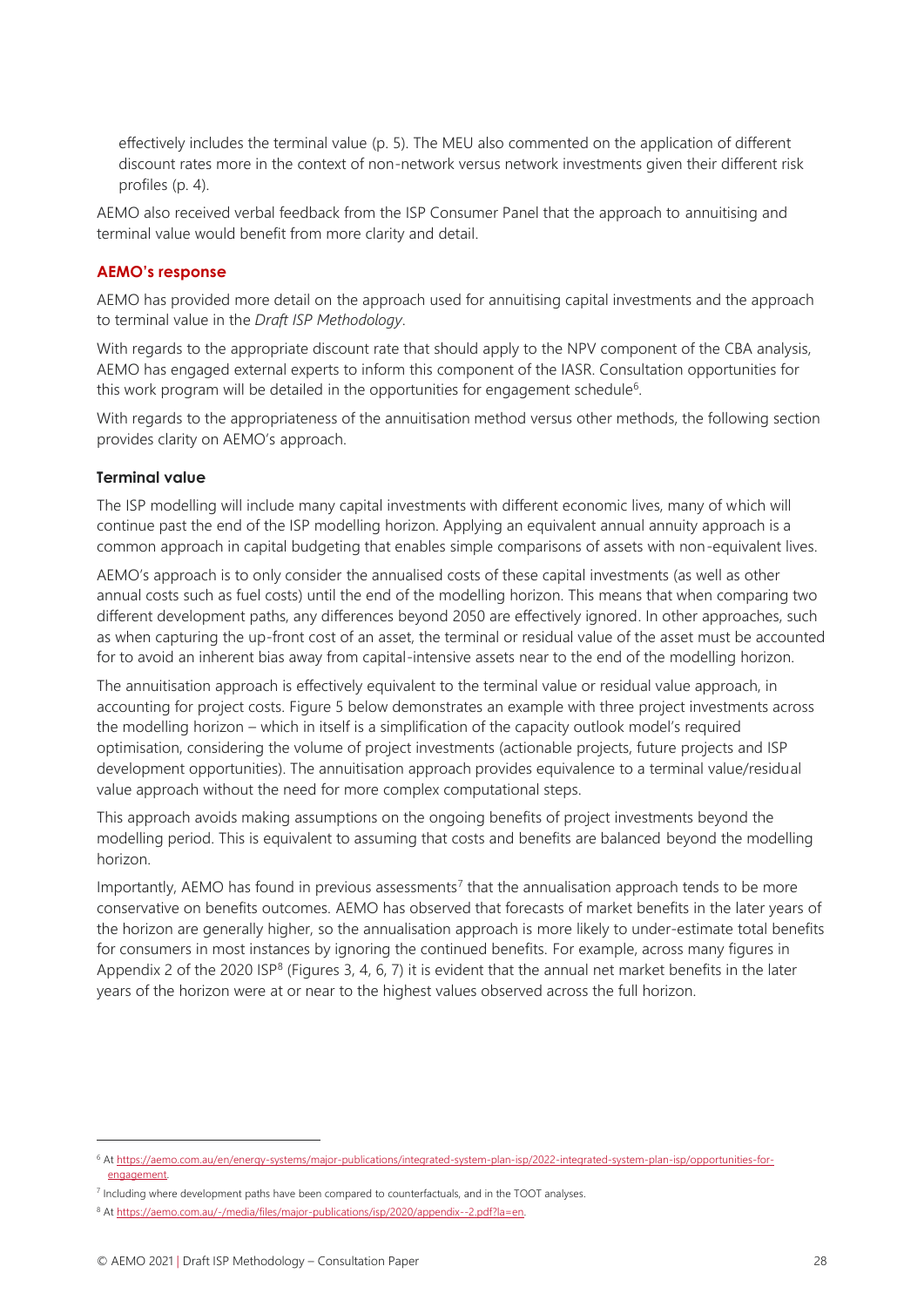

<span id="page-28-0"></span>

Figure 6 below demonstrates that for investments that are installed in early years, the discounted value of the period beyond the modelling horizon is typically low, considering the time value of money and an appropriate discount rate. In this example, applying a discount rate of 5%, after modelling half of the technical life of a project (25 of 50 years), means almost 80% of the discounted benefits are captured. With a higher discount rate (10%, for example), approximately 90% of the discounted benefits are captured in the same time period. Therefore, there is diminishing value of modelling the full horizon of each investment's technical life.



<span id="page-28-1"></span>**Figure 6 Accounting for investments – technical life versus shortened modelling period**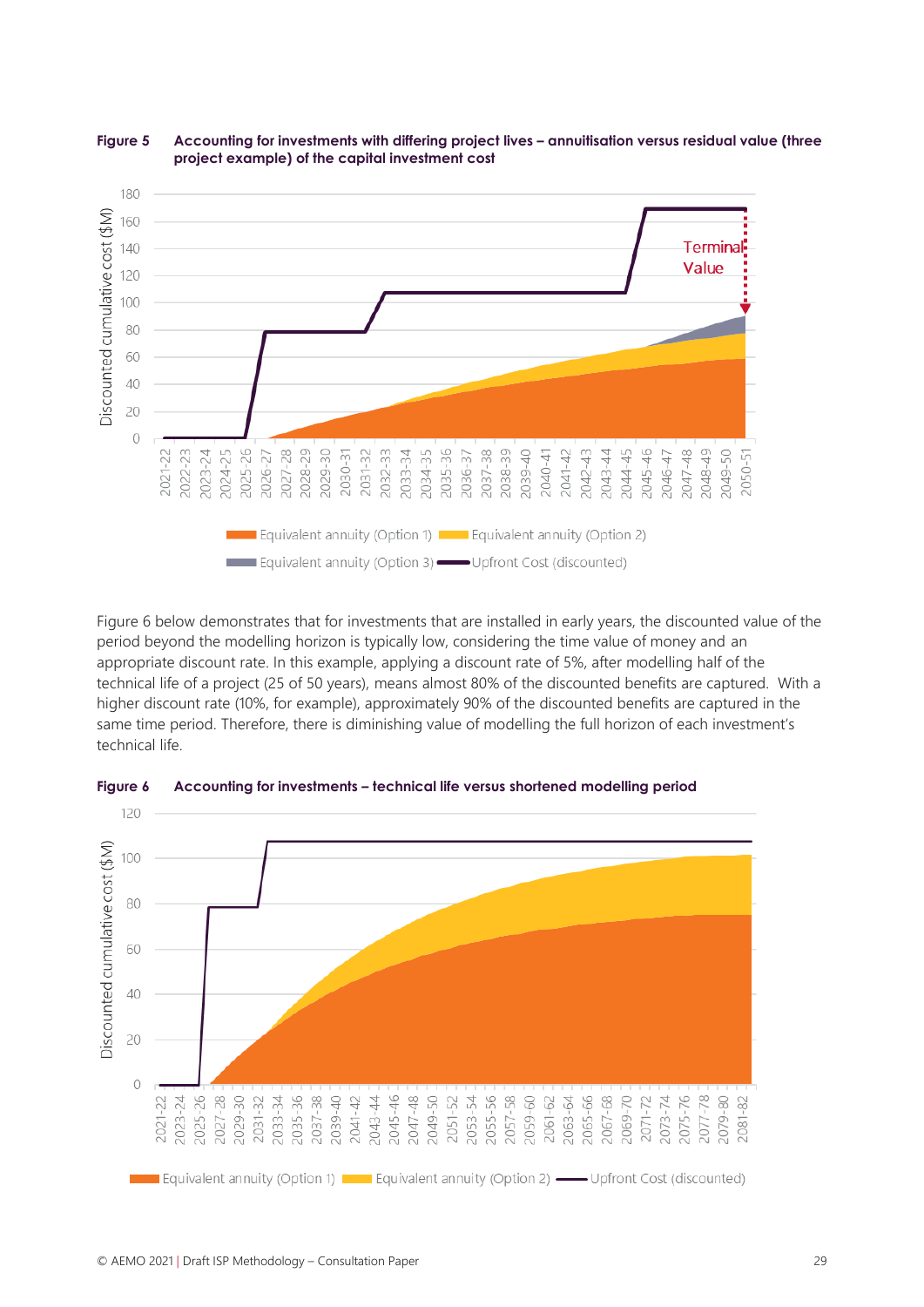An alternative approach would be to take the net benefits in the final year/s of the horizon and assume they would continue in perpetuity. This approach is also a common method for project assessments, and attempts to forecast continued benefits that were not modelled. A key risk in this approach is that the final year/s of the forecast horizon may not be representative of years beyond, however without forecasting a longer horizon, it is impossible to assess if this will be the case.

As stated above, based on previous analysis this would generally result in an assessment of higher net market benefits based on outcomes far into the future where uncertainty is highest. When considering futures with potentially hundreds of individual investments, the annuitisation approach is a reasonable alternative to full lifetime modelling, which would be infeasible and decreasingly material considering the time value of money.

AEMO does not consider that the cost recovery across a smaller customer base is directly relevant to the CBA analysis, which focuses on total costs, although this may be relevant to any presentation of distributional effects.

#### 3.5.2 Counterfactual development path

ENA provided feedback on the counterfactual development path, saying that, given the likely level of activity outside of the ISP (such as state government VRE developments), there is a need to consider credible levels of both generation in REZs and transmission. Where funding arrangements for state-led transmission are in place, this needs to be part of the counterfactual and the Development Path (DP) options (p. 2).

#### **AEMO's response**

AEMO considers that generation and transmission development should only be fixed in the counterfactual development path if it can be classified as either committed or anticipated. Even in the case of government policy, the timing, size, and location of REZ generation and/or transmission development will in all likelihood not be specified to the level of detail required to meet these conditions, and would therefore not be included in the counterfactual.

Furthermore, if included in the counterfactual, it would reduce the ability to understand what value is provided by any network developments which are being considered in the development paths.

#### 3.5.3 Determining the Optimal Development Path – alternative methods

Both Shell and the ISP Consumer Panel indicated that AEMO should explain what alternatives are available to the scenario-weighted average and LWR approaches, pointing specifically to the National Grid single-year regret analysis as an example (Shell p. 7-8, ISPCP p. 9).

Both submissions also suggested that more qualitative tools to assess key risks could be used, including their sensitivity to key inputs or the level of project risks. The submissions suggested that a DP that is optimal using a range of assessment methods would give stakeholders more confidence in its selection as the ODP (Shell p.7-8, ISPCP p. 9).

ENA proposed that the least probability-weighted average regret should be considered in tandem to improve alignment with the RIT-T (p. 2).

#### **AEMO's response**

In response to the feedback on alternative methods, AEMO has expanded the discussion in the CBA section in the *Draft ISP Methodology*.

AEMO agrees with the suggestion from the ISP Consumer Panel and Shell to take into account multiple assessment methods, including qualitative assessments informed by sensitivity analysis in selecting an ODP. The *Draft ISP Methodology* reflects this intended approach of using both methods, as well as sensitivities and the use of professional judgement, to select an ODP which performs strongly across a range of assessments.

AEMO's Draft ISP would provide a recommendation of the ODP informed by these assessments, provide detail on the rationale, and seek further consultation on the rationale.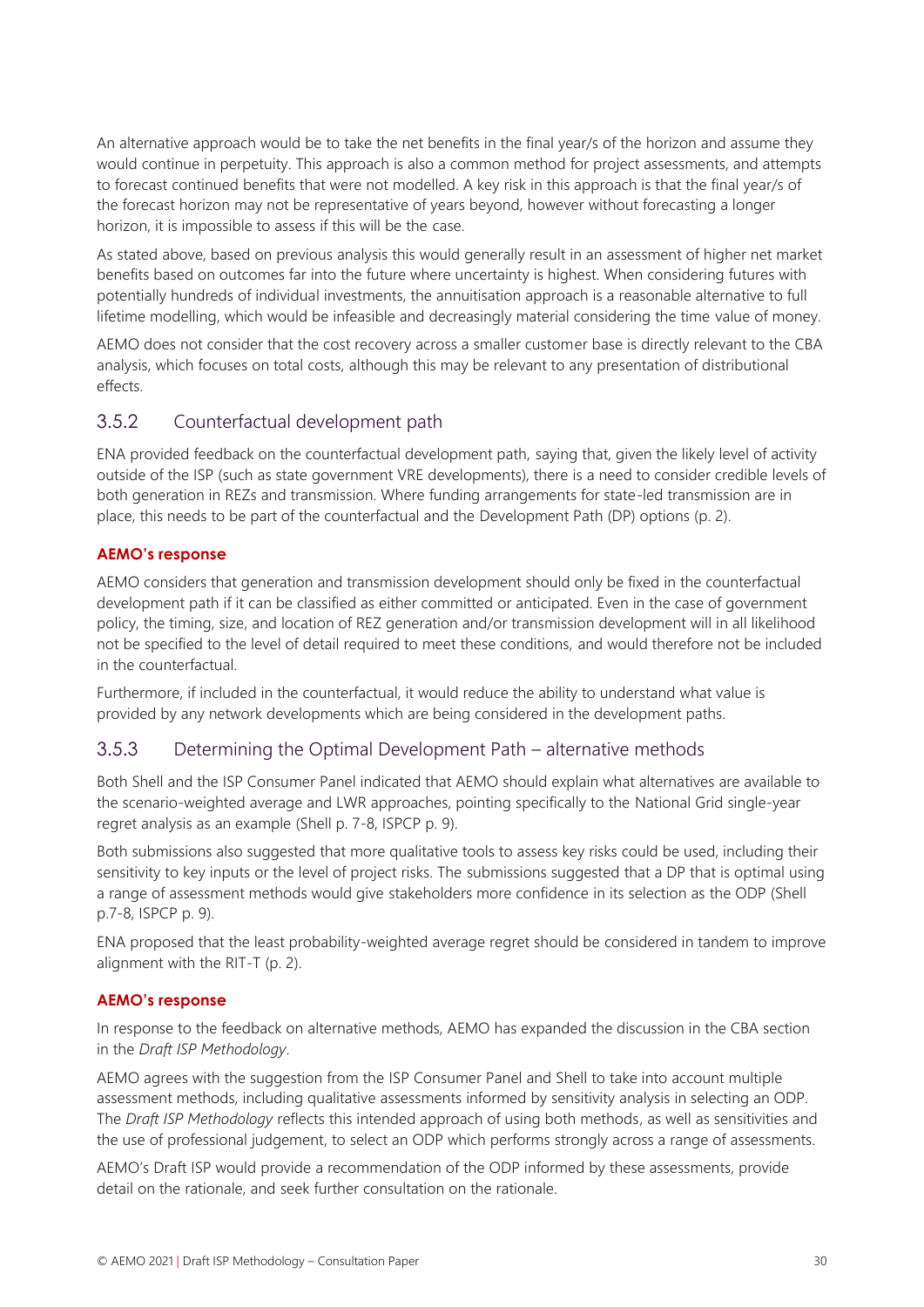#### **Reflections on alternative methods**

#### **National Grid approach**

Several submissions to the Issues Paper indicated that AEMO should be proposing other alternatives, with two submissions mentioning the "Single year least worst regrets" approach which is used by National Grid in the United Kingdom for its Network Options Assessment (NOA) report each year.

In this approach, and using equivalent AEMO terminology, least-cost development paths are determined for each of the scenarios, and projects are identified as potential actionable projects. This is equivalent to the AEMO methodology, as detailed in Section 5 of the *Draft ISP Methodology*.

Rather than building Candidate Development Paths (CDPs) based off the least-cost development paths, the National Grid approach builds CDPs by exploring all possible combinations of potential actionable augmentations. This would potentially result in more (or at least the same number of) combinations which then need to be explored.

Once the CDPs are developed, the National Grid approach then explores all combinations of delaying the set of potential actionable projects. This has influenced the equivalent step in AEMO's methodology which considers deferring projects in each CDP. The National Grid NOA cycle is annual, so the decision to delay is a "single year" impact, whereas the ISP is a biennial process, and a delay would effectively delay the project for two years.

When applying the CDPs to each scenario, the National Grid approach seems to not necessarily re-optimise project timings, as is the case in the AEMO approach. As the inclusion or exclusion of a project has a significant impact on the viability of other projects in AEMO's analysis, it is important that this impact is assessed. Again, this might be of lesser impact given the multitude of smaller augmentations being explored in National Grid's more meshed network.

The National Grid approach is otherwise equivalent to the AEMO approach when applying the standard LWR as the methodology for determining the ODP.

AEMO sees a strong alignment between the approach documented in the *Draft ISP Methodology* and the approach applied by National Grid in its entirety, allowing for some minor changes reflecting the different impact of augmentation projects in the Australian context.

#### **Other alternatives**

In its review for National Grid<sup>9</sup>, the University of Melbourne reviewed a number of other alternative decision-making methodologies for transmission expansion planning. In addition to those described in this methodology, this review considered the following options:

- Min-max cost aims to choose the options which minimises the maximum cost assessed across scenarios. This is considered a very conservative approach which might be undertaken by the most risk-averse decision-maker. AEMO has not considered the approach appropriate for the ISP, as it likely results in highly conservative decisions which increase the risk of over-investment.
- Min-min cost aims to obtain the minimum cost in the lowest-cost scenario, and is therefore considered to be an approach used by a risk-seeking decision-maker who is willing to discount risks in other scenarios. This was also considered not appropriate, as it would overly focus on low-cost scenarios (for example, scenarios with decreasing load) and ignore risks of under-investment across the scenario collection.
- Real option analysis aims to realistically capture the flexibility of decision-making under uncertainty. The University of Melbourne analysis concluded that the approach was not adequate for transmission expansion planning given the number of uncertainties and interactions between options, and was therefore not considered.

<sup>&</sup>lt;sup>9</sup> Se[e https://www.nationalgrideso.com/document/185821/download.](https://www.nationalgrideso.com/document/185821/download)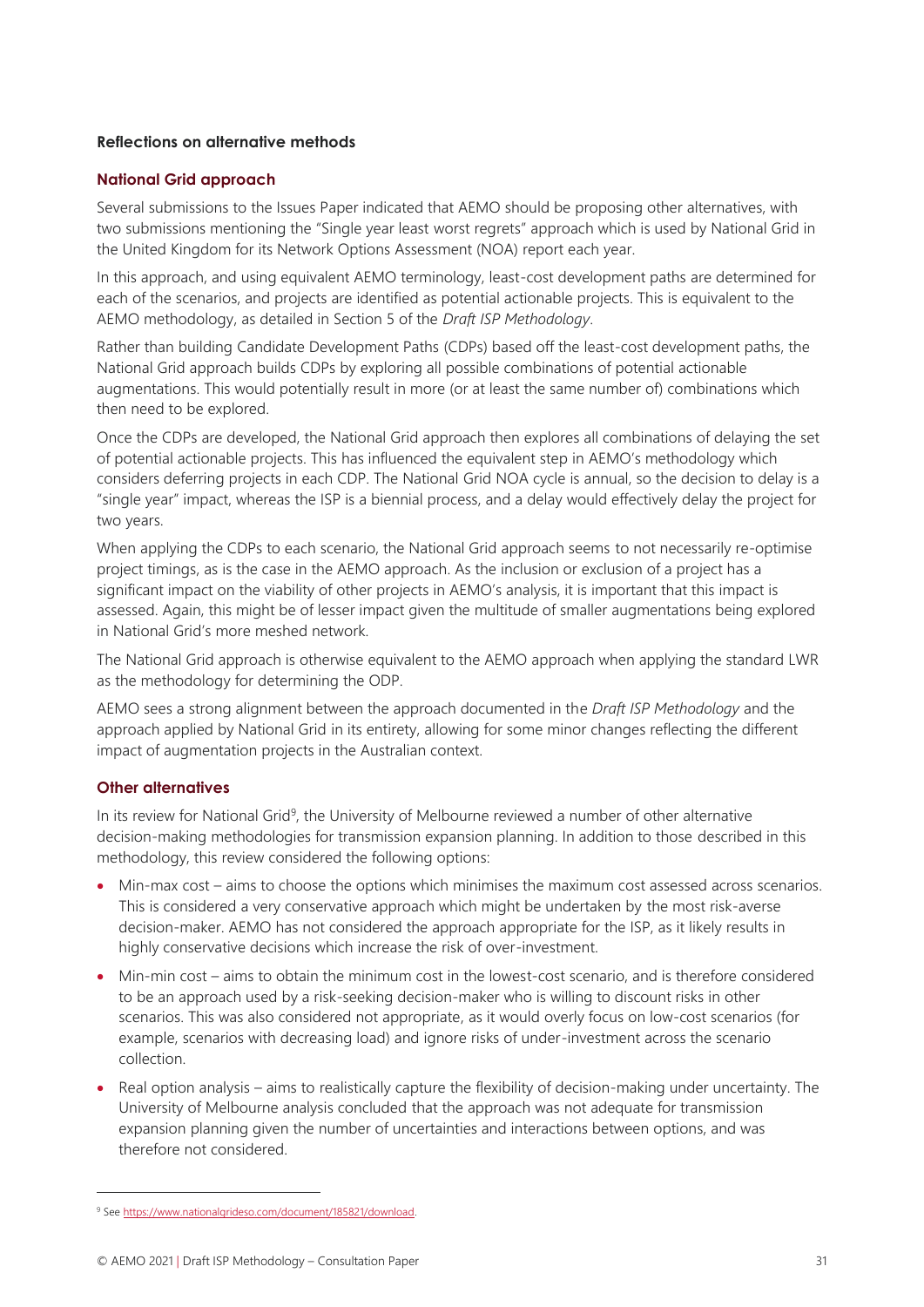AEMO also considered the use of more subjective methods (as suggested by the ISP Consumer Panel). AEMO considers that the use of subjectivity falls into the category of the exercise of professional judgement which is provided for in the CBA Guidelines. AEMO's framework for the consideration of other factors, most significantly through sensitivity analysis, is detailed in the *Draft ISP Methodology*.

AEMO has also considered a more complete stochastic optimisation that would require the development of a scenario tree. Arguably such a method would deliver the most robust decision-making framework, which considers decision-making under uncertainty now, but also evolving uncertainty into the future. However, this would require a fundamental redesign in the approach to scenario development and significant advancements in computational techniques to be feasible. AEMO will continue to monitor developments in academic literature in this area.

AEMO has reviewed the National Grid approach and considers it is largely aligned with the development of CDPs and the LWR approach outlined by AEMO. Other alternatives are also reviewed but were not found to have significant merit compared to the assessment methods outlined.

AEMO has also reviewed further material prepared for National Grid by the University of Melbourne, and has reflected a proposed approach to consider least-worst weighted regrets (LWWR), which reduces the impact of less likely scenarios. This potentially addressed ENA's preference, athough AEMO notes that least probability-weighted *average* regret is equivalent to the scenario-weighted average net market benefits approach.

#### 3.5.4 Determining the Optimal Development Path – scenario-weighted versus least-worst regret

Several submissions provided views on the relative merits of the two assessment methods proposed in the *ISP Methodology Issues Paper*. EA stated that it did not have any particular preference, and that consumer representatives may reflect preferences for a certain risk appetite during consultation on the ISP which could be a relevant consideration (p. 11).

Origin Energy was concerned about the application of LWR, as it was seen as having the potential to lead to overbuild in transmission (p. 1).

#### **AEMO's response**

While AEMO agrees that the consideration of consumer risk preferences is an important consideration in the assessment of the ODP, AEMO considers that there are risks of both over- and underinvestment which could drive potential regret costs, and that a LWR methodology will not always yield a result with more transmission investment.

However as outlined above, AEMO is intending on using both approaches, as well as further analysis, to identify an ODP that performs strongly across all assessments as a means of determining a robust ODP.

#### <span id="page-31-0"></span>3.5.5 Scenario weightings

Both the ISP Consumer Panel and Shell expected more discussion in the ISP Methodology on the process for the development of, and consultation on, scenario weightings, including the identification of the most likely scenario (Shell p. 7, ISPCP p. 8). MEU also argued for the process for allocation of weightings to be included in the ISP methodology (p. 7).

Both the ISP Consumer Panel and Shell also suggested that the assignment of weightings when selecting the ODP should consider the linkages to the approach taken for RIT-Ts on actionable ISP projects (Shell p. 7, ISPCP p. 8).

EA argued that where probability weightings are used, AEMO should provide a clear and detailed explanation on their source, how they are tested and validated, and whether there are any threshold limits that unduly influence outcomes (p. 12).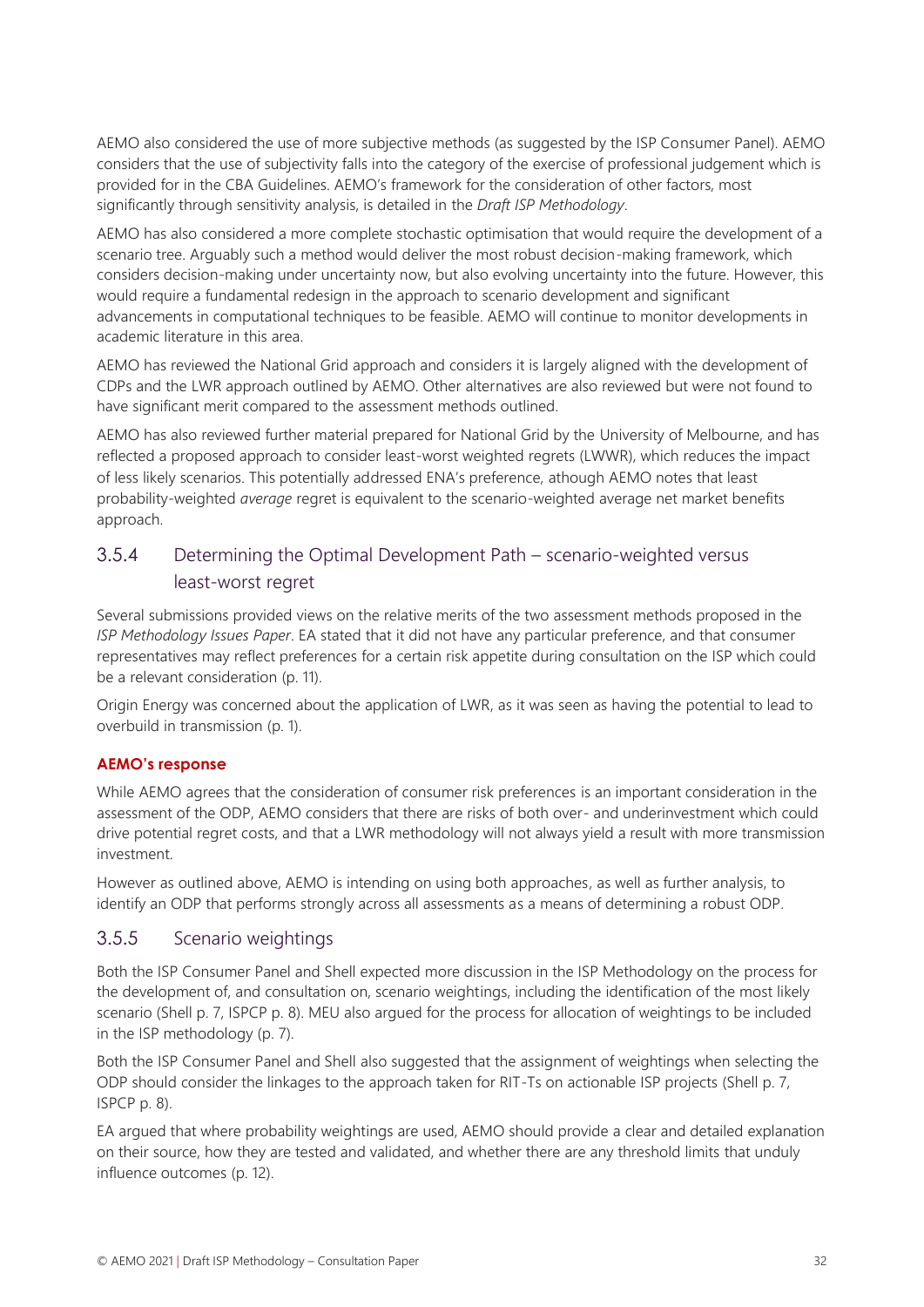#### **AEMO's response**

AEMO acknowledges the importance of scenario weightings in the RIT-T process, and that this will need to be carefully considered when assessing the ODP across the different assessment approaches.

AEMO is intending to consult on the scenario weightings later in 2021, as more information becomes available that could inform views on the relative likelihood of scenarios. AEMO has provided in the *Draft ISP Methodology* a description of the approach which is intended to be applied to determine scenario weightings through a consultation process.

#### 3.5.6 Identified need

MEU suggested that a defined need must be specified and held constant such that a non-network option can be developed and fairly evaluated against that need (MEU p5). MEU highlighted that the ISP analysis program should lead to the least cost/regret solution and not the least cost/regret network solution (MEU p6).

#### **AEMO's response**

The AER's CBA Guidelines<sup>10</sup> describe the identified need as "the reason why an investment in the network is needed". AEMO is required to specify one identified need for each actionable ISP project. The identified need must be described as an objective to be achieved by investing in the network, and can be addressed by either network or non-network options (or a combination of the two).

AEMO agrees that an identified need should be evaluated and described such that non-network solutions can be developed and evaluated fairly. AEMO has drafted a new methodology for determining and describing the identified need for actionable ISP projects. The RIT-Ts for any actionable ISP projects must use the identified need determined by the ISP such that developers of non-network solutions can tailor their solutions.

#### 3.5.7 Sensitivity analysis

As described above, the ISP Consumer Panel and Shell both indicated that more qualitative assessments, including sensitivity analysis, should be used in the determination of the ODP (Shell p. 8, ISPCP p. 9).

EA has also asked AEMO to consult on metrics of stakeholder interest in terms of key distributional impacts (p. 12).

#### **AEMO's response**

AEMO agrees with the suggestion from the ISP Consumer Panel and Shell to take into account sensitivity analysis in selecting an ODP.

The *Draft ISP Methodology* outlines AEMO's proposed approach to the presentation of distributional impacts.

#### <span id="page-32-0"></span>3.5.8 TOOT analysis

Several submissions provided in principle support for the TOOT analysis. TasNetworks noted that the TOOT analysis would differ from the market benefits calculated in a RIT-T for an actionable project. TasNetworks also considered that the TOOT analysis should be extended to include any relevant scenarios, rather than just the Central scenario (p. 3-4).

Hydro Tasmania argued that TOOT analysis is good for illustrative purposes only, mainly because it is only tested on the Central scenario. It also argued for more clarity on how state-based policies and proposed developments would be recognised in the ODP, compared to the TOOT analysis (p. 4).

Shell suggested that the TOOT should use the upper bound on transmission cost in its assessment (p. 8).

Shell and the ISP Consumer Panel suggested that the TOOT analysis should compare the actionable project with a counterfactual that substitutes the project for a lower cost alternative, rather than comparing to a case where no alternative project is built (Shell p. 8, ISPCP p. 10-11).

<sup>10</sup> A[t https://www.aer.gov.au/system/files/AER%20-%20Cost%20benefit%20analysis%20guidelines%20-%2025%20August%202020.pdf.](https://www.aer.gov.au/system/files/AER%20-%20Cost%20benefit%20analysis%20guidelines%20-%2025%20August%202020.pdf)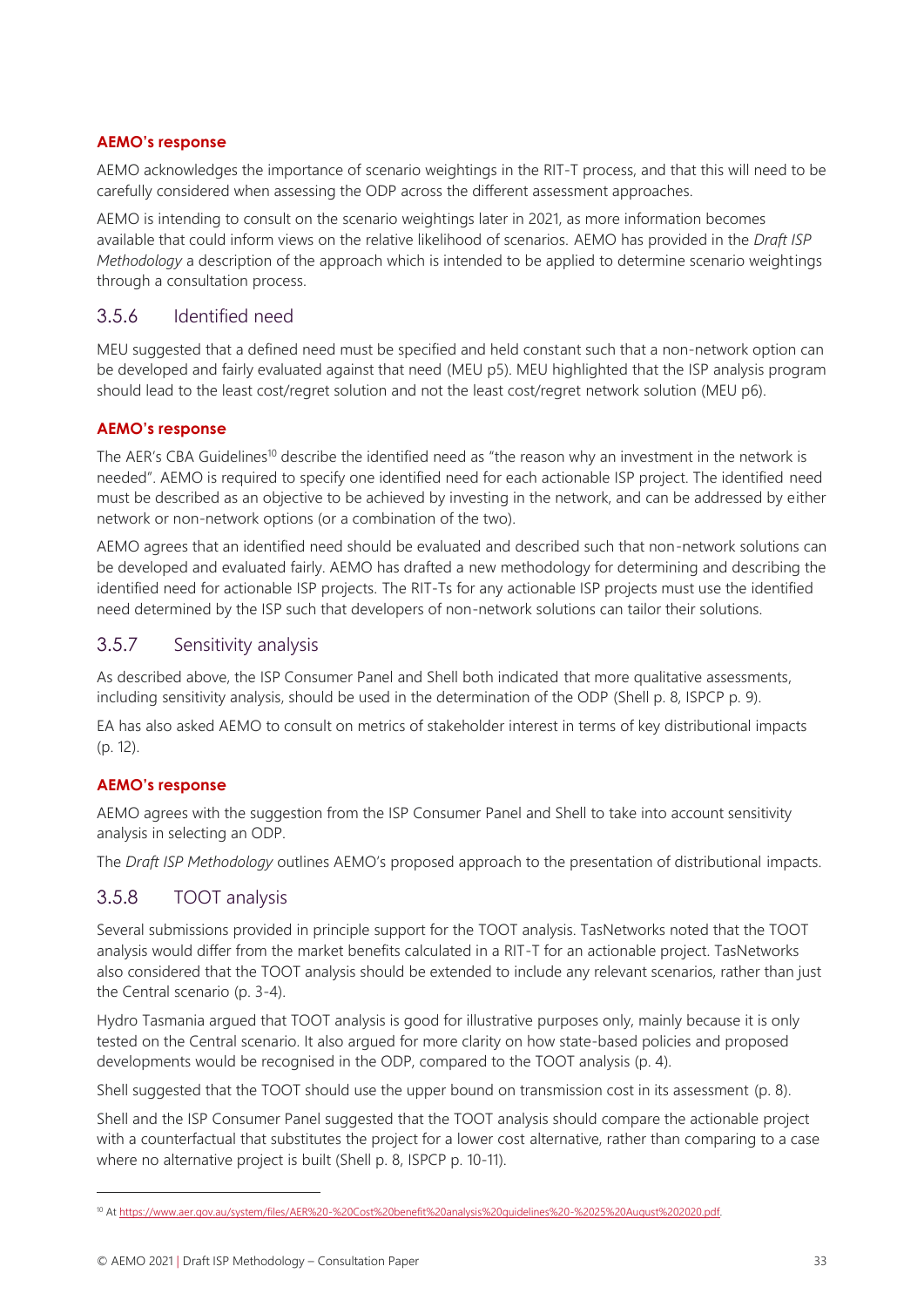The MEU stated that TOOT assumptions need to be explained, and argued that an explanation is needed when doing a TOOT as to what happens if a project has a net negative benefit (p. 5).

The ISP Consumer Panel would appreciate more detail on the feedback loop process, on the cost that AEMO would use (either the Project Assessment Conclusions Report [PACR] or another figure), and on how individual project net market benefits would be assessed and whether that would differ from the net market benefit assessment under the previous AER 5.16.6 assessment (p. 11).

#### **AEMO's response**

AEMO engaged further with stakeholders on the approach for TOOT analysis in the webinar on 1 April 2021, in particular in relation to whether there should be any alternative or replacement project in the TOOT case. That discussion highlighted that the key outcome stakeholders seek is transparency on why an actionable project is preferred over an alternative, for example a smaller project, and also to provide a view on the magnitude of the difference.

AEMO considers that the primary value of the TOOT analysis would not be served by substituting a next best alternative, but embraces the value in the transparency when comparing options. As a result, rather than using TOOT analysis for this purpose, for any major projects that become actionable, AEMO will aim to provide results for alternative CDPs which have smaller and/or non-network alternatives included, and, through the comparison with the ODP, demonstrate the relative value of the actionable project.

AEMO does not consider that using an explicit upper bound on transmission costs is needed, but will use the net market benefits calculated through TOOT analysis to provide guidance on the sensitivity of a project's viability to transmission costs. The size of these incremental benefits is an indicator of the transmission cost threshold which, if exceeded, would lead to this project no longer remaining in the ODP, all other inputs remaining unchanged.

AEMO's intention is for the TOOT approach outlined to be comparable to the approach that would be used by TNSPs in performing subsequent RIT-Ts on actionable projects, as per the CBA guidelines.

AEMO has not provided details on the feedback loop in the *Draft ISP Methodology*, as feedback loops are not part of preparing a draft or final ISP.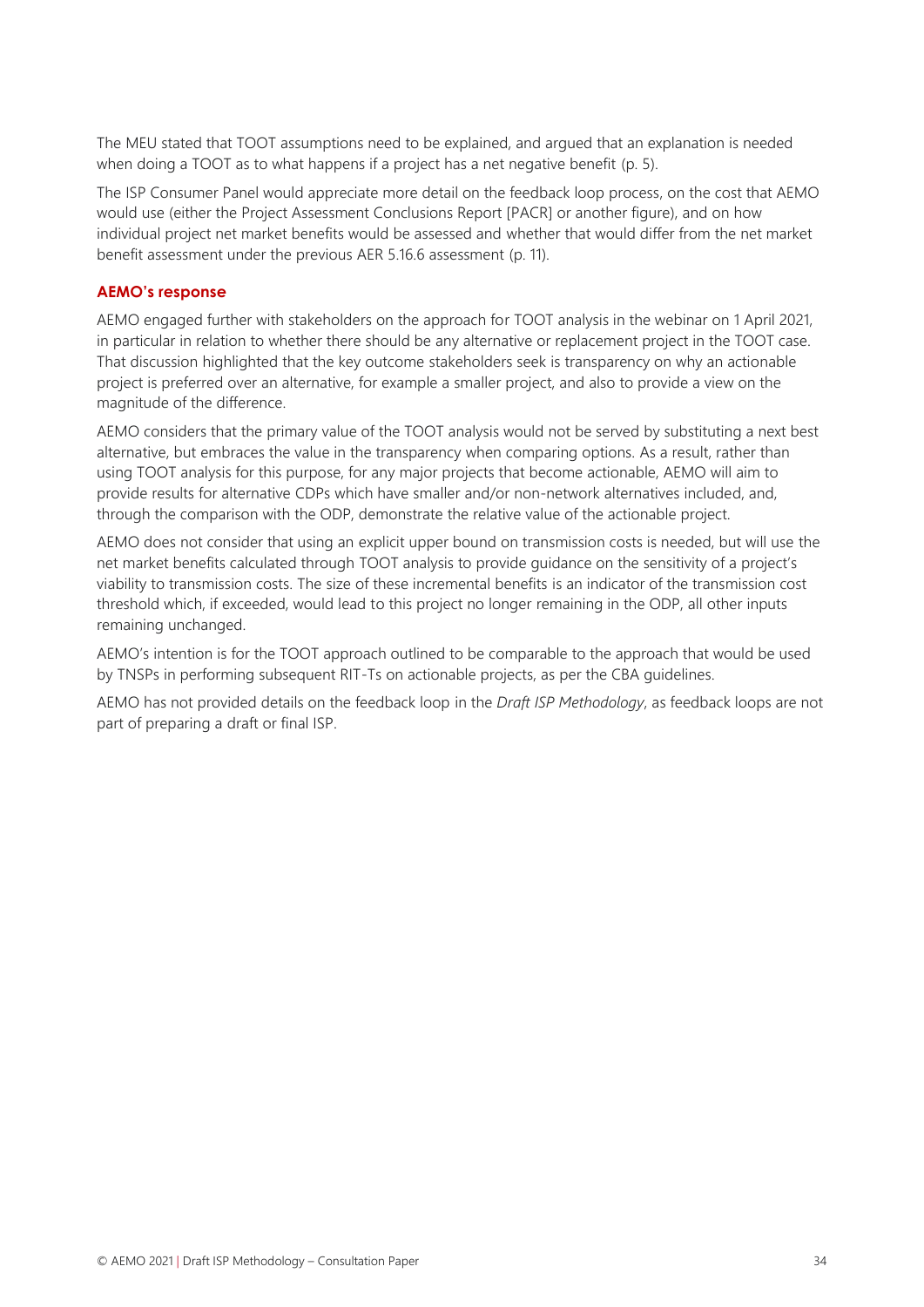## <span id="page-34-0"></span>**Abbreviations**

| Term         | Definition                               |
|--------------|------------------------------------------|
| <b>ACOSS</b> | Australian Council of Social Service     |
| <b>AER</b>   | Australian Energy Regulator              |
| Capex        | Capital expenditure                      |
| <b>CBA</b>   | Cost benefit analysis                    |
| <b>CDP</b>   | Candidate development path               |
| <b>CP</b>    | (ISP) Consumer Panel                     |
| <b>DER</b>   | Distributed energy resources             |
| dlt          | Detailed long-term (model)               |
| <b>DNSP</b>  | Distribution network service provider    |
| DP           | Development path                         |
| <b>DSP</b>   | Demand side participation                |
| EA           | EnergyAustralia                          |
| <b>EFOR</b>  | Equivalent forced outage rate            |
| <b>ENA</b>   | Energy Networks Australia                |
| EQ           | Energy Queensland                        |
| <b>ESOO</b>  | Electricity Statement of Opportunities   |
| <b>EUAA</b>  | Energy Users Association of Australia    |
| <b>FCAS</b>  | Frequency control ancillary services     |
| <b>FRG</b>   | Forecasting Reference Group              |
| GЕ           | GE Renewable Energy                      |
| <b>GPG</b>   | Gas-powered generation                   |
| GSOO         | Gas Statement of Opportunities           |
| <b>HVAC</b>  | High voltage alternating current         |
| <b>HVDC</b>  | High voltage direct current              |
| <b>IASR</b>  | Inputs, Assumptions and Scenarios Report |